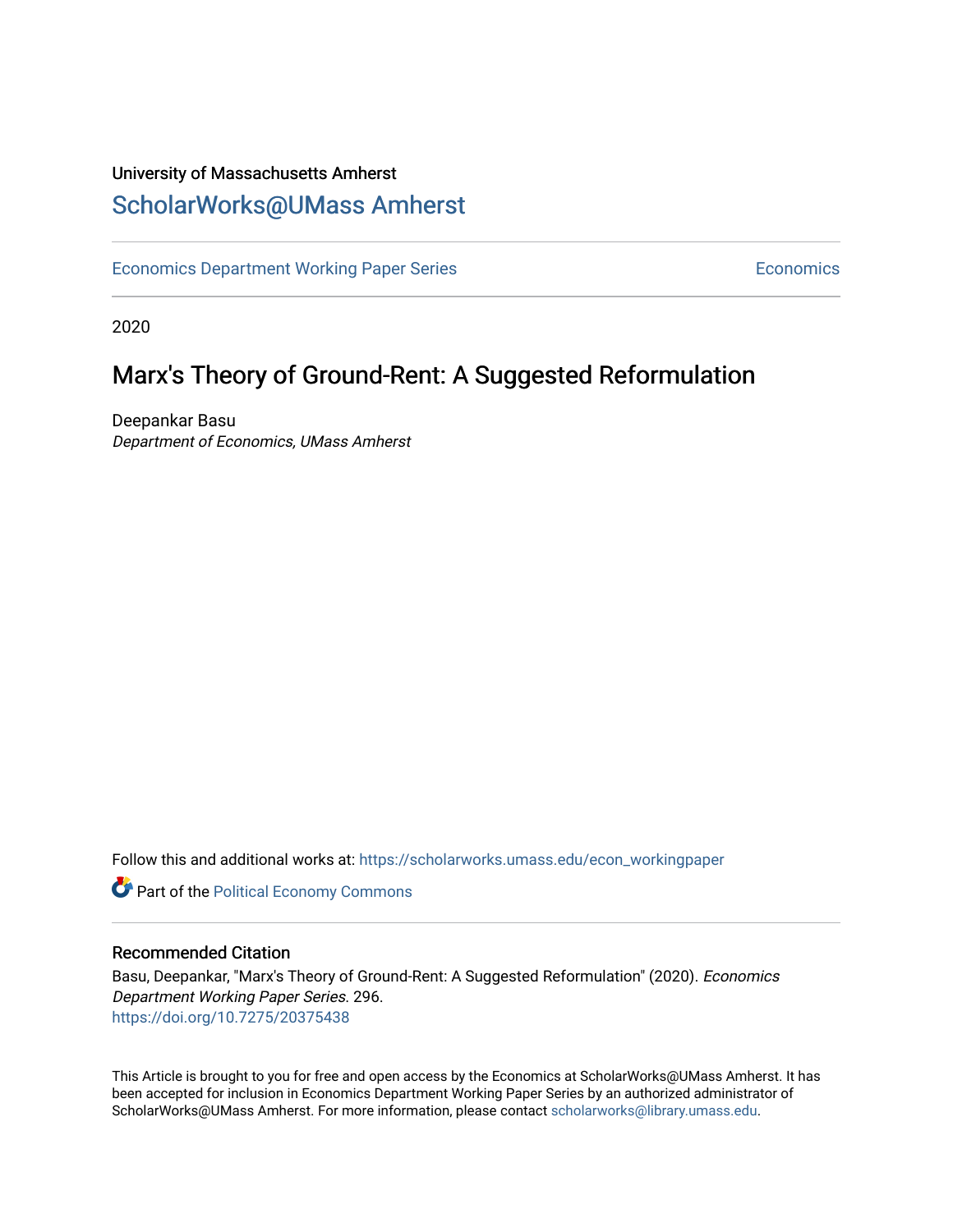# Marx's Theory of Ground-Rent: A Suggested Reformulation

Deepankar Basu<sup>∗</sup>

November 29, 2020

#### Abstract

This paper develops a simple theoretical model to analyze Marx's theory of ground rent. Using the model, I demonstrate two important results. First, if we take capital as exogenous, then total ground-rent can be decomposed into the three components: differential rent of the first variety (DRI), differential rent of the second variety (DRII), and absolute rent (AR). Second, if we endogenize capital outlays using profit-maximizing behaviour of capitalist farmers, then absolute rent becomes zero. Thus, under reasonable behavioural assumptions about landlords and capitalist farmers, there will be no absolute rent in a capitalist economy.

JEL Codes: B51.

Key words: ground rent, differential rent, absolute rent.

## 1 Introduction

The theory of ground-rent is an important but severely under-theorized part of Marxist political economy. Part of the reason for the lack of theoretical development in this area probably arises from the difficulty scholars face in clearly and precisely defining the meaning of key terms involved in the

<sup>∗</sup>Department of Economics, UMass Amherst. Email: dbasu@econs.umass.edu. Without implicatiing him in any way in the conclusions of this paper, I would like to thank Debarshi Das and Duncan Foley for extensive and continuing discussions on the Marxist theory of rent.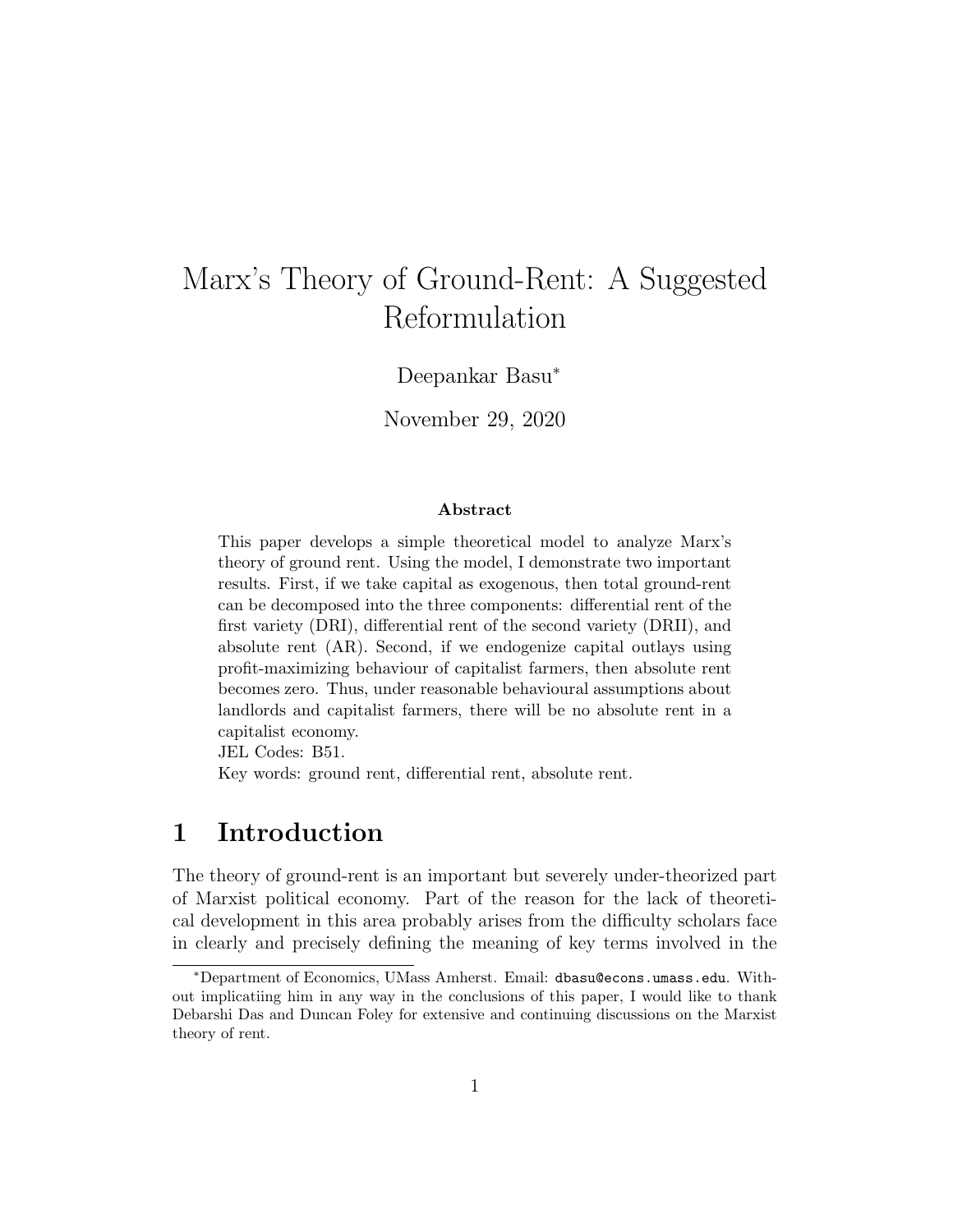discussion: ground rent, and the three components into which Marx decomposed it, i.e. differential rent of the first variety (DRI), differential rent of the second variety  $(DRII)$  and absolute rent  $(AR)$ . In this paper, I present a theoretical model to define ground-rent, to decompose it into DRI, DRII and AR, and to analyze in detail the meaning and source of AR.

Marx understood ground-rent, in a capitalist economy, as a part of the surplus value that is appropriated by private owners of non-reproducible resources like land (Marx, 1993). Use of the non-reproducible resource can confer benefits on capitalist producers and generate what Marx called 'surplus profit', i.e. profit over and above the prevailing uniform (average) rate of profit. Therefore, bargaining between private owners of non-reproducible resources and capitalist producers who wish to use those resources leads to the latter appropriating the full amount of the surplus profit as ground-rent. Therefore, for Marx, ground-rent is the economic form that the monopoly of private ownership of non-reproducible resources takes in a capitalist economy, and its magnitude is the surplus profit. While Marx mainly discussed land and agricultural production, he was clear that his analysis applied to all non-reproducible resources in capitalist economies where a private monopoly of ownership obtains.

Whenever natural forces can be monopolized and give the industrialist who make use of them a surplus profit, whether a waterfall, a rich mine, fishing grounds or a well situated building site, the person indicated as the owner of these natural objects, by virtue of his title to a portion of the earth, seizes this surplus profit from the functioning capital in the form of rent. (Marx, 1993, Chapter 46, pp. 908)

Using numerical examples, Marx had argued that the total ground-rent on any plot of land can be decomposed into three parts: DRI, which captures relative quality advantages of the plot; DRII, which captures the effect of the quantity of capital employed, and therefore diminishing marginal returns to the application of capital, on any plot of land; and  $AR$ , which, according to Marx, captures the effect of low organic composition of capital in agriculture or the class power of landlords. Using the model presented in this paper, we will be able to decompose total ground-rent along the lines proposed by Marx. The decomposition analysis demonstrates the following interesting results: if we take the capital outlays as exogenously given, then groundrent can indeed be decomposed into three positive components, DRI, DRII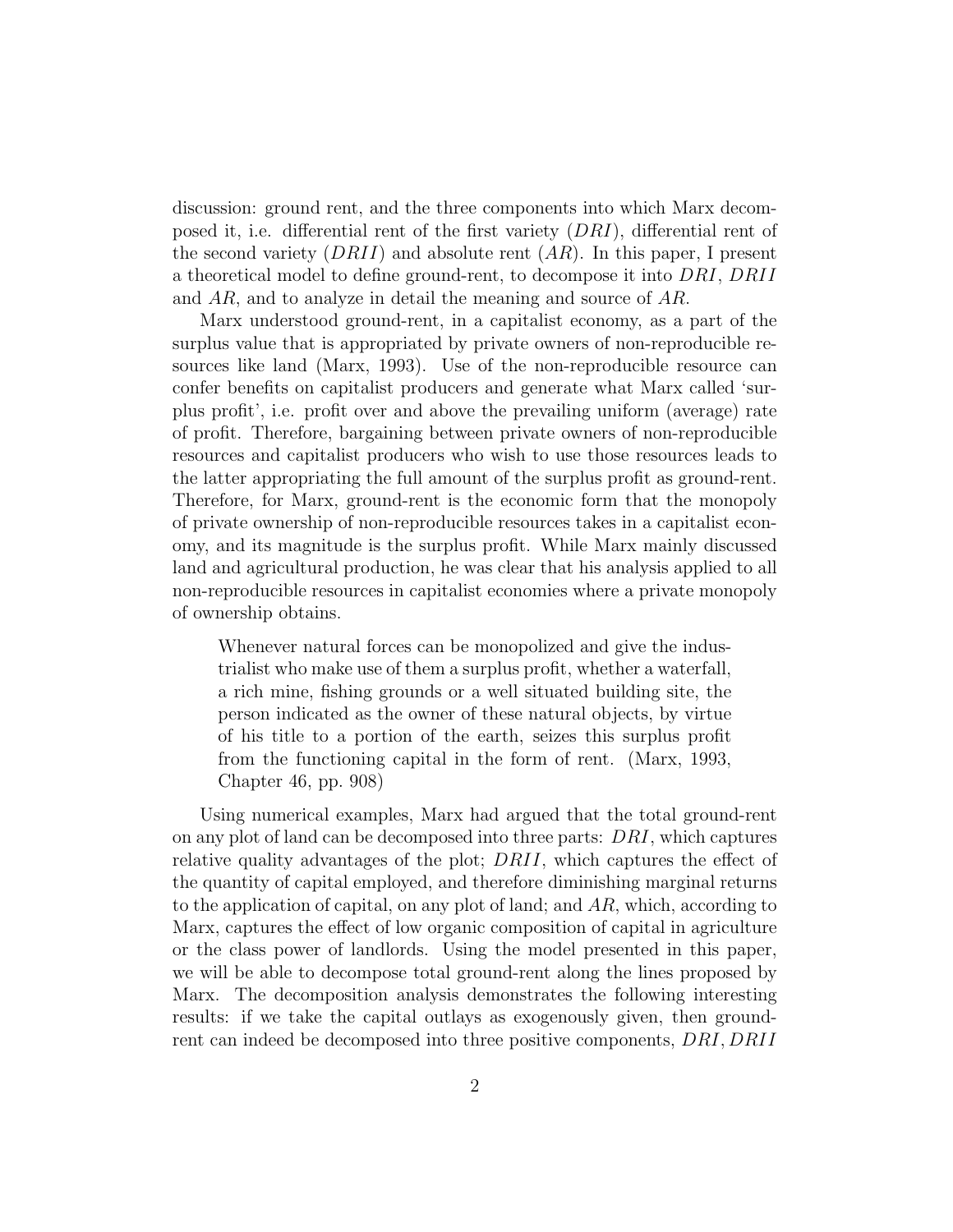and  $AR$ ; but, if we endogenize the magnitude of capital outlay using profitmaximizing behaviour of capitalist farmers, then absolute rent will be zero.

Perhaps previous discussions of Marx's rent theory have been mired in controversy and disagreements because scholars have not precisely defined the meaning of basic terms or moved beyond the use of simple numerical examples (Mandel, 1962; Ball, 1977; Fine, 1979; Haila, 1990; Ramirez, 2009; Fine and Filho, 2010; Ward and Aalbers, 2016). While there is broad agreement about the definition of ground-rent, there is much controversy about the decomposition of ground-rent into its three components: DRI, DRII and AR. Two sources of disagreements are especially worth highlighting.

First, scholars have very different views about the existence, meaning and source of absolute rent (Fine, 1979; Ramirez, 2009; Fine and Filho, 2010). While some scholars view absolute rent as arising from the class power (or monopoly power) of landlords (Ramirez, 2009), others contend that the cause of absolute rent is the relatively low organic composition of capital in agriculture (Fine, 1979, 2019). Second, while there is agreement on the meaning of DRI and DRII, there is no theoretical framework available to implement the intuitions about these two components of differential rent. Part of the difficulty in carrying out this decomposition arises because DRI and DRII use different references. While DRI is defined with respect to the worst-quality plot of land, DRII is defined with respect to the worst-unit of capital. Most scholars, following Marx, have addressed DRI and DRII one at a time, but have not been able to integrate them together into a single theoretical framework (Fine, 1979; Fine and Filho, 2010).

The first contribution of this paper is to offer a general theoretical framework in which key insights of Marx regarding ground-rent and its decomposition into DRI, DRII and AR can be analyzed. In particular, I show that the total ground-rent on any plot of land can be decomposed into DRI, DRII and AR. Thus, I present an integrated framework to decompose total ground-rent into its three components.

The second contribution of this paper is to throw some light on the meaning and existence of absolute rent. My analysis shows that absolute rent can be positive only when there is a gap between the marginal product of capital outlay and the opportunity cost of employing capital. If capitalist producers choose to maximize profits, then their choice of capital outlay will equate the marginal product of capital outlay and the opportunity cost of employing capital. Hence, in general, absolute rent will be zero. Positive  $AR$  will arise only when some gap can be opened up between the marginal product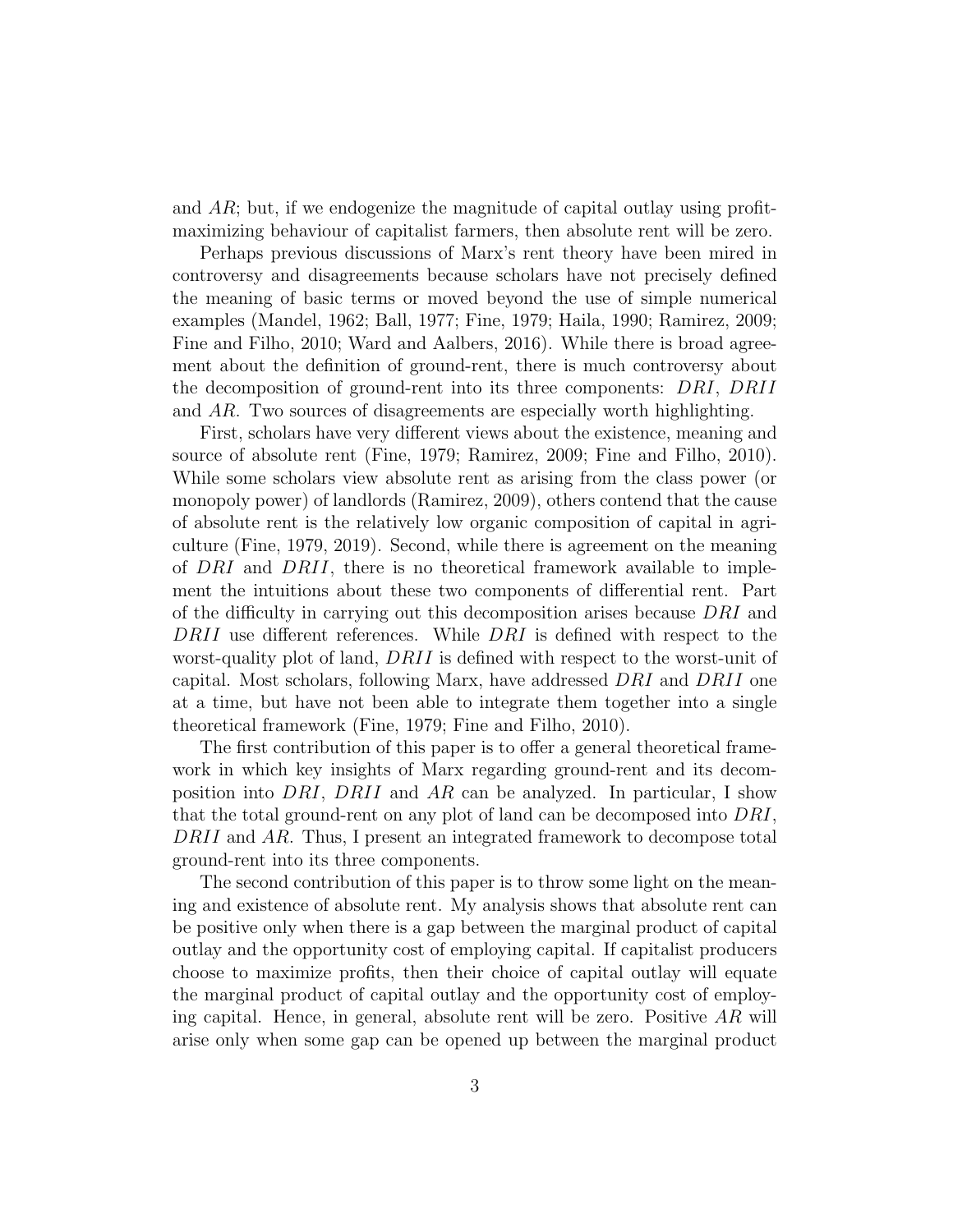of capital outlay and the opportunity cost of employing capital. The analysis in this paper shows that neither a lower organic composition of capital in agriculture compared to the rest of the economy nor the class power of landlords can generate such a gap. My analysis therefore suggests that, under reasonable behavioural assumptions, there will be no absolute rent in a capitalist economy.

In developing the analysis presented in this paper, I build on and extend two recent attempts to clarify Marx's theory of ground-rent, including its decomposition, using simple mathematical models: Basu (2018) and Das (2018). While Basu (2018) developed a simple mathematical framework to think about ground-rent and its decomposition, it had serious conceptual problems. The main problems were that it identified absolute rent with the worst-quality plot without any reference to magnitudes of capital outlay, which is conceptually problematic, and it could not distinguish consistently between the two components of differential rent. Das (2018) made a real advance and offered a way to deal with both problems in Basu (2018). The main theoretical drawbacks of the analysis in Das (2018) were, first, the use of discrete changes of capital outlay, which follows Marx's analysis but is difficult to justify, and second, taking the amount of capital outlay as exogenously given. In this paper, I extend the analysis in Das (2018) in three ways. First, I do away with the need to conceptualize changes in capital outlay in discrete units; second, I endogenise capital outlays across plots of land using profit-maximising behavior of capitalist farmers; and third, I explicitly model the determination of the price of the agricultural commodity.

The rest of the paper is organized as follows. In section 2, I discuss the set-up for the analysis and define the technological conditions of production. In section 3, I define ground-rent and derive explicit expressions for its three components when capital outlays are exogenously given: DRI, DRII, AR. In section 4, I endogenize capital outlays using profit maximising behaviour of capitalists and show that, in such a situation, absolute rent will be zero. In section 5, I close the model by determining the price of corn by the interaction of demand and supply of the agricultural product. The final section concludes the discussion.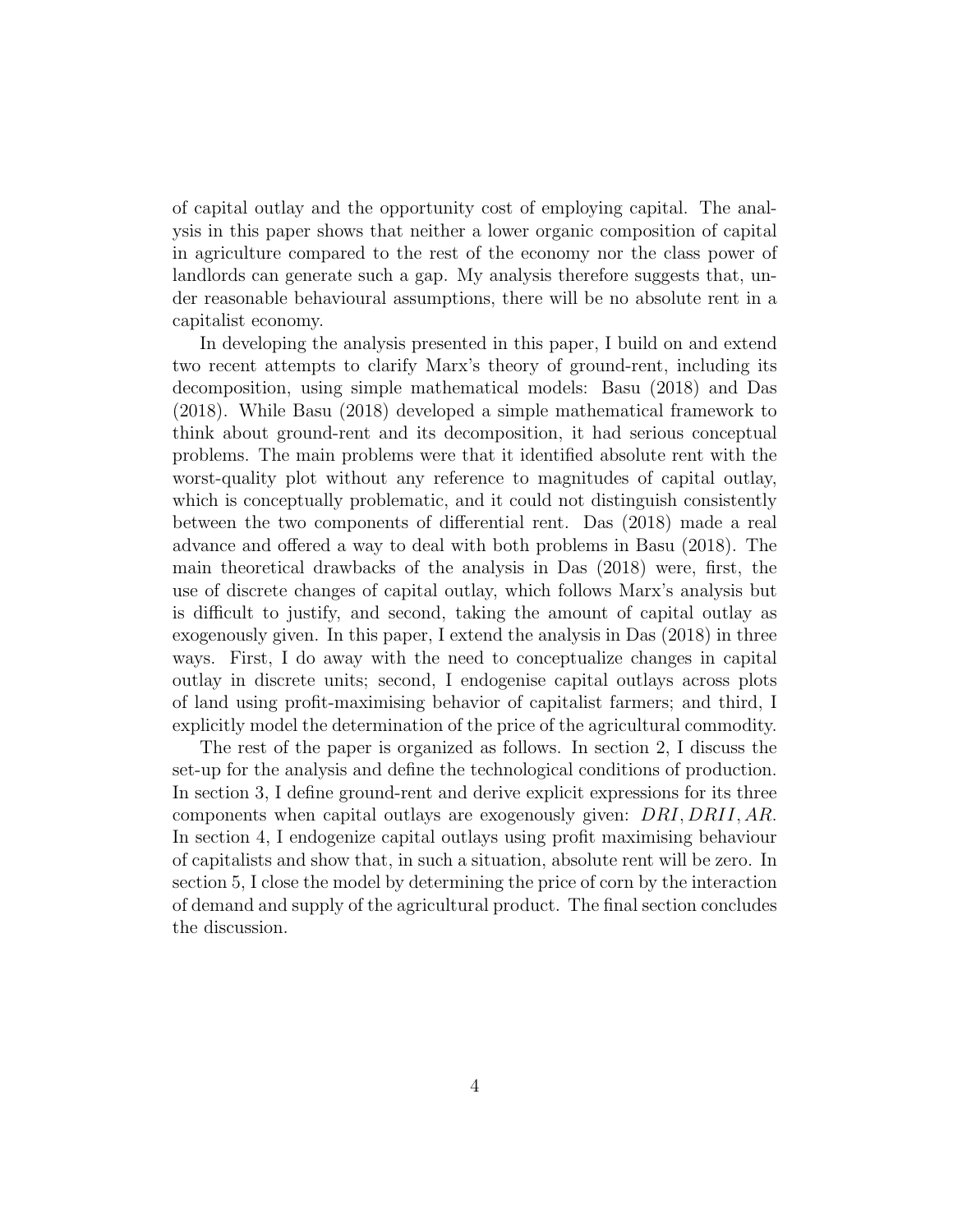## 2 Conditions of Production

#### 2.1 The Set-Up

We conceive of the economy as being composed of an industrial sector and an agricultural sector. Industry is composed of  $I$  sectors, each producing a single product with a given technique of production. The agricultural sector produces a homogenous output, called corn, using land, labour, and inputs from industry. We work with the implicit assumption that corn is a non-basic product, i.e., it is not used as a direct means of production in any production process. In such a scenario, the prices of industrial products form a decomposable system of equation - which determines the prices of the industrial products and the average rate of profit (Kurz, 1978, pp. 27). Hence, for the analysis of rent, in this paper, we take the prices of industrial products, the wage rate and the average rate of profit, as given.

In agriculture, there are three classes: capitalists, workers and landlords. Capitalist organize production of corn by leasing in land from landlords and purchasing the labour-power of workers. The lease contract between capitalists and landlords specifies a fixed period of time - one production cycle - for which the latter hands over the right to use the relevant plot of land to the capitalist in return for a monetary payment known as ground-rent. The labour contract between capitalists and workers specifies a fixed period of time - one production cycle - for which the latter gives up the use of her labour-power to the capitalist for a monetary payment known as the wage. After production is completed, the capitalist sells the corn on the open market to recoup the wage and rent payments she made earlier and, in addition, make a profit income.

The presuppositions for the capitalist mode of production  $\vert$ in agriculture] are thus as follows: the actual cultivators are wagelabourers, employed by a capitalist, the farmer, who pursues agriculture simply as a particular field of exploitation of capital, as an investment of his capital in a particular sphere of production. At certain specified dates, e.g. annually, this capitalist-farmer pays the landowner, the proprietor of the land he exploits, a contractually fixed sum of money ... for the permission to employ his capital in this particular field of production. This sum of money is known as ground-rent, irrespective of whether it is paid for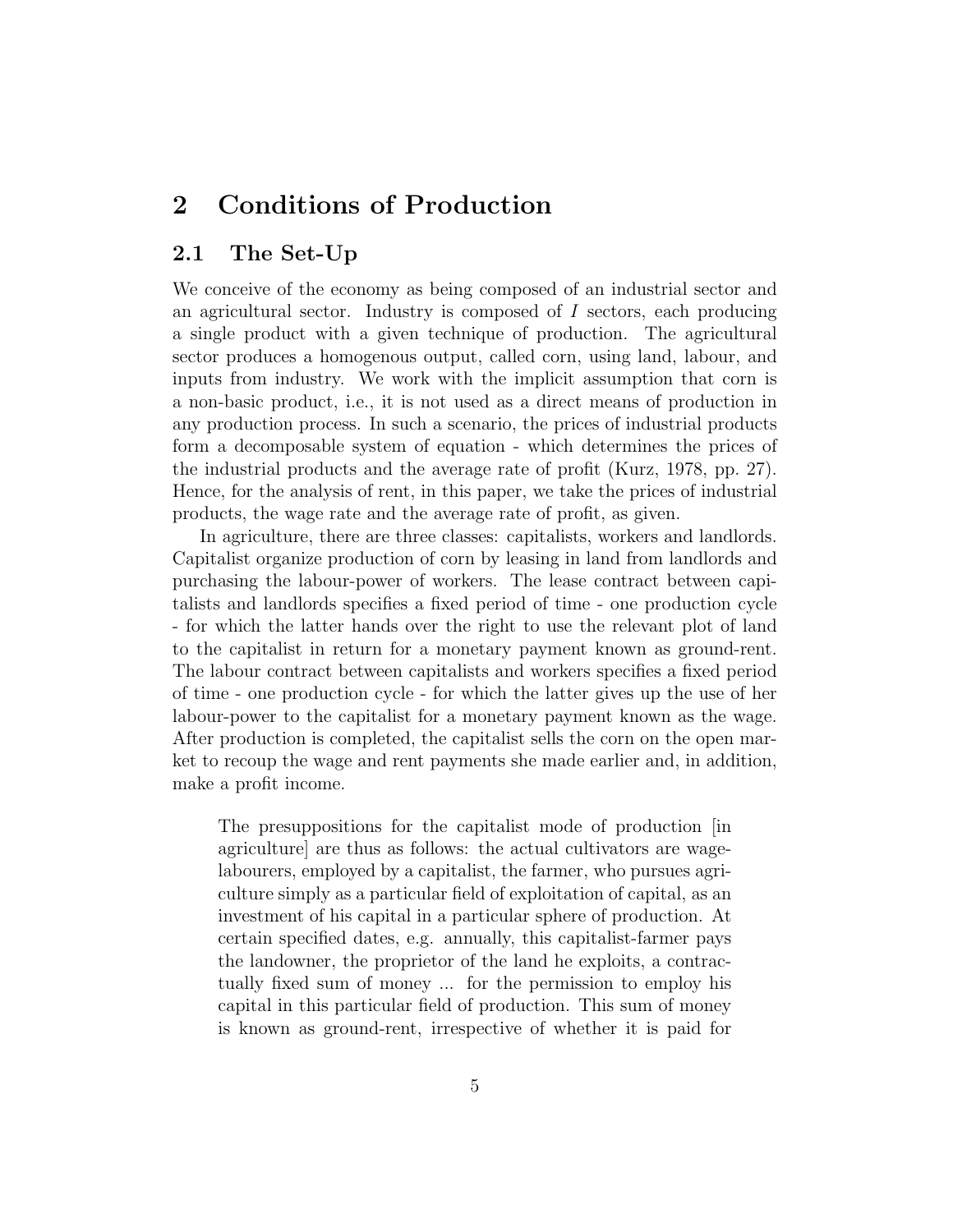agricultural land, building land, mines, fisheries, forests, etc. It is paid for the entire period for which the landowner has contractually rented the land to the farmer. Marx (1993, pp. 755-756).

#### 2.2 Technology of Production

Suppose the total available land used in agricultural production is divided into N plots and is indexed by  $i = 1, 2, ..., N$ . Let a subset of these plots, indexed by  $i = 1, 2, \ldots, n$ , be in use for agricultural production. An important point worth highlighting upfront is that  $n$  is a function of the price of corn, p, i.e.  $n = n(p)$ . The reason for this is easy to explain. As the price of corn changes, it has an impact on which plot is able to generate 'surplus profit' and hence provide ground-rent. Since plots of land will not be leased out by landlords unless they receive positive amount of ground-rent, the number of plots that will be used for agricultural cultivation will itself depend on the price of the agricultural commodity. Thus, we should note that the plots of land that are in use should be indexed by  $i = 1, 2, \ldots, n(p)$ , where p is the price of the agricultural commodity.

On the  $i$ -th plot of land that is in use, let total capital outlay by the capitalist producer of corn be denoted by  $k_i = c_i + v_i$ , where  $c_i$  and  $v_i$  are constant and variable capital respectively. Here  $c_i$  refers to the sum of money used by the capitalist to purchase non-labour inputs into production, and  $v_i$ refers to the sum of money used to purchase labour-power (for one production cycle).

Let  $f_i(.)$  denote the 'production function' on the *i*-th plot of land, i.e.  $f_i(.)$  captures the relationship between total capital outlays and the quantity of output on the *i*-th plot (which is why the function is indexed by *i*). We assume that the collection of 'production functions' have standard concavity properties.

Assumption 1. Output on each plot of land is zero if capital outlay is zero, *i.e.*  $f_i(0) = 0$ , for all  $i = 1, 2, ..., n(p)$ . The quantity of output increases with the magnitude of capital outlay, i.e.  $f_i'(k) > 0$  for  $k \geq 0$ ; the marginal increase in output is always nonnegative and finite, i.e.  $0 \le f'_i(k) < \infty$  for  $k \geq 0$ ; and, the marginal increase in output diminishes with the magnitude of capital outlay, i.e.  $f''_i(k) < 0$  for  $k \geq 0$ .

Assumption 1 is inspired by Pasinetti (1977, Chapter 1, Section 3), and its justification is straightforward. Land cannot be 'produced' by labour.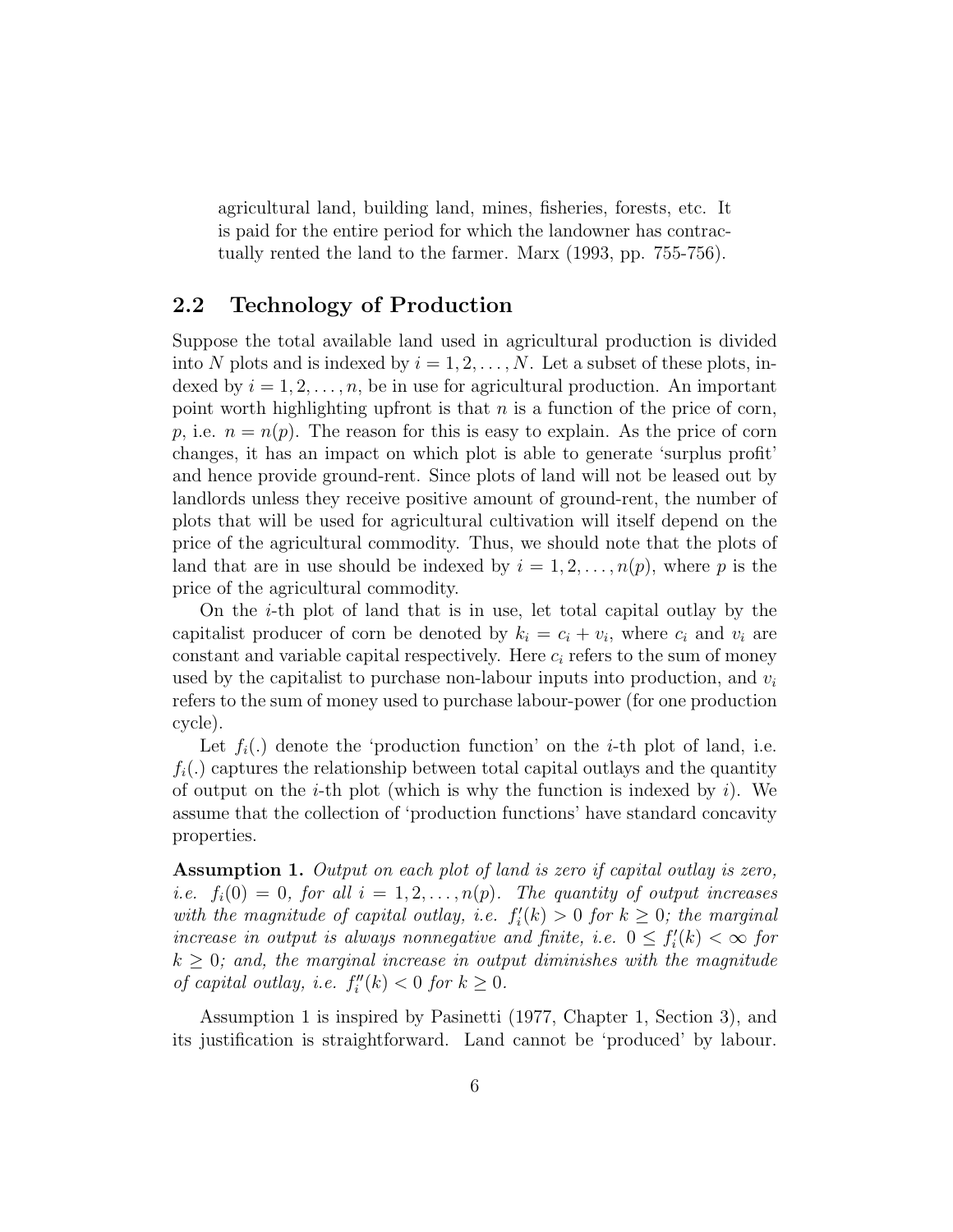Thus, the amount of land in each plot (or parcel) is fixed, i.e. land is a non-reproducible resource. The above assumption says that as more capital is invested on this fixed plot of land, the output increases but only at a declining rate - as captured in Figure  $1<sup>1</sup>$ 



Figure 1: This figure depicts the production function on th i-th plot of land that is in use for agricultural production. The curve  $f_i(k)$  denotes the output, and  $f'_{i}(k)$  denotes the marginal product, both as a function of the amount of capital outlay, k.

#### 2.3 Worst-Quality Plot

The plots of land are of unequal 'quality'; some plots are more fertile, or have better location, than others. But we cannot order plots of land by

<sup>1</sup>For a similar assumption see Figure 1.4 in Pasinetti (1977, Chapter 1, Section 3).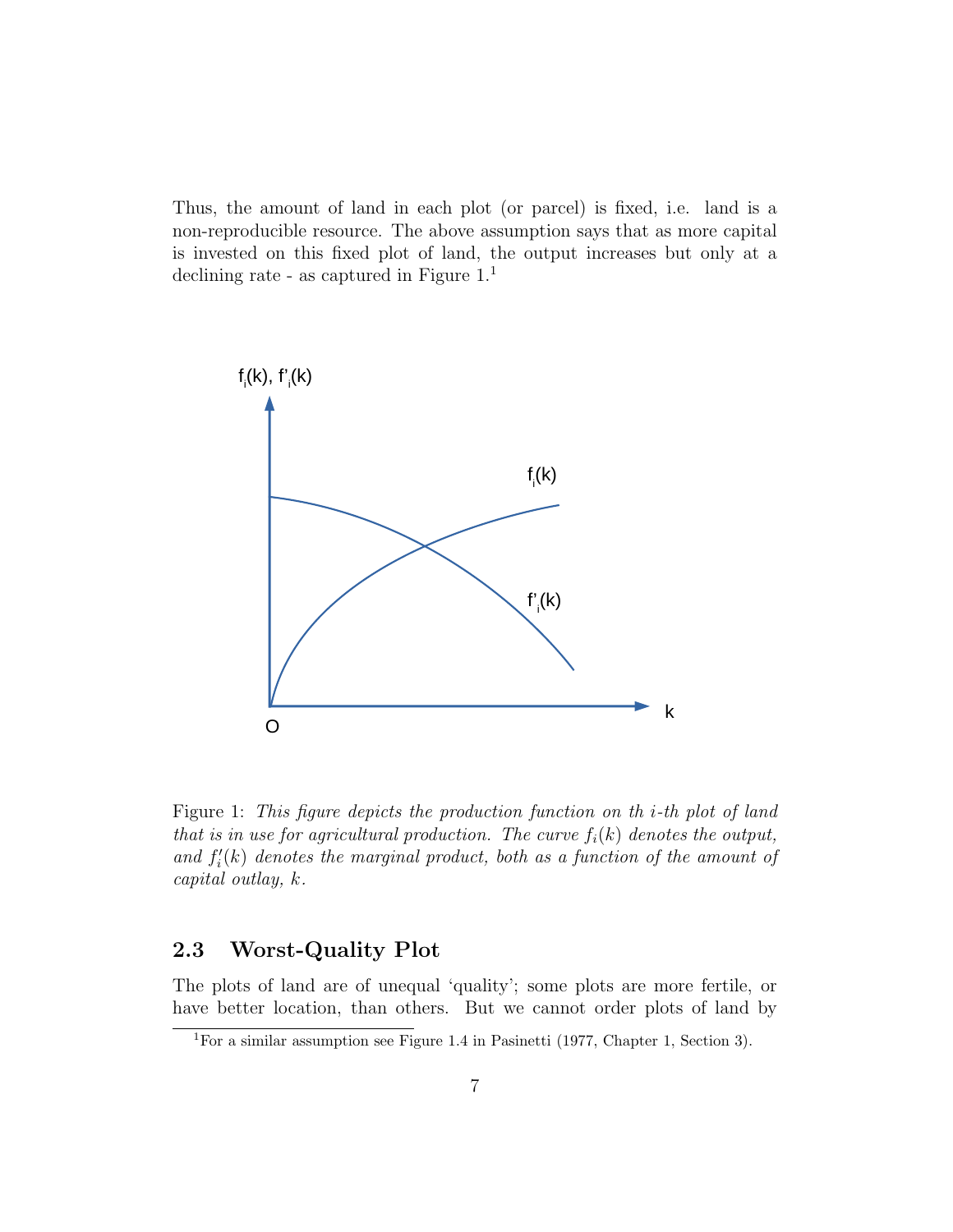productivity without taking account of the amount of capital outlay in each plot, as has been stressed by Sraffian scholars (Kurz, 1978).<sup>2</sup> Because the area of each plot of land is fixed and the production function is concave by assumption 1, different amounts of capital outlay across plots can give rise to different ordering of land productivity (measured by the marginal product of capital outlay). There can be ordering reversals when capital outlays vary across plots. Hence, we cannot define the 'quality' of plots of land independently of capital outlay. This is highlighted in Figure 2, where we can see that the marginal product curves for the *i*-th and *j*-th plots cross over. For low levels of capital outlay, the j-th plot has higher marginal product; at higher levels of capital outlays, the position is reversed and the  $i$ -th plot has a higher marginal product. Our analysis in this paper is general enough to allow for such productivity reversals. But more importantly, we cannot order plots of land according to quality without taking account of capital outlays.

In this paper, we will adopt the convention of ordering plots of land by the marginal product of the very 'first' unit of capital outlay. The intuition for this is that the marginal product of capital at the very start of capital outlay on any plot of land comes closest to capturing the notion of the 'intrinsic' productivity of that plot of land. Considering a continuum of changes in capital outlay, it gives us the amount of increase in output (of corn) when capital outlay is increased from zero to a small positive amount. It is also able to capture any productivity that derives from past capital outlays on fixed capital, like irrigation, etc. that is now part of the plot of land.

Using this idea, we will order plots  $i$  and  $j$  according to intrinsic quality as follows: we will say that plot *i* is of *higher quality* than plot *j* if  $f_i'(0) > f_j'(0)$ . Since there are a finite number of plots, we can always arrange them in diminishing order of quality, as we have defined it here (with strict inequalities). Once we do so, we can renumber the plots and call plot 1 the most fertile, plot 2 the next most fertile, and so on. We state this as assumption about the ordering of the intrinsic quality of plots of land as

Assumption 2.  $f'_{1}(0) > f'_{2}(0) > \cdots > f'_{n-1}(0) > f'_{n}(0)$ , where  $n = n(p)$  and p is the price of the agricultural commodity.

Our analysis of ground-rent will proceed in three steps. In the first step, we will derive expressions for ground-rent and its three components, DRI,

<sup>2</sup>One of the errors in Ricardo's analysis of rent was the assumption that plots of land could be ordered according to fertility without taking account of capital investment. (Kurz, 1978).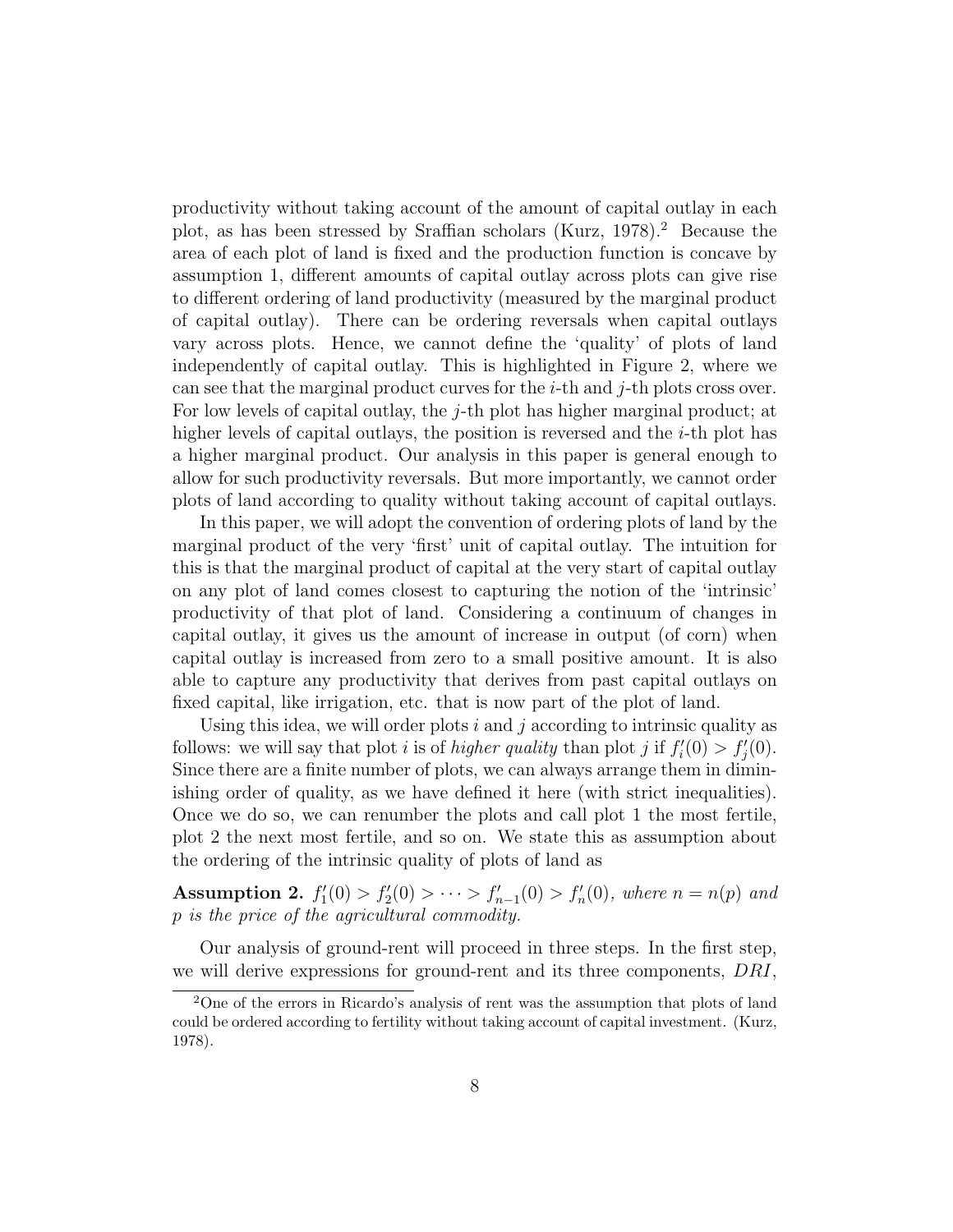

Figure 2: This figure depicts the marginal product of capital outlay on the i-th and j-th plots of land. Note how there is a reversal of marginal productivity ranking of the two plots when we move from low to high capital outlays.

DRII and AR, taking the capital outlays on each plot of land,  $k_i$ , the price of corn,  $p$ , and the economy-wide rate of profit,  $r$ , as given. In the second step, we will endogenize the capital outlay,  $k_i$ , by positing profit-maximising behaviour of capitalist farmers. In the third, and final, step, we will close the model by endogenizing the price of corn,  $p$ , by allowing the interaction of demand and supply of corn to clear the market for corn.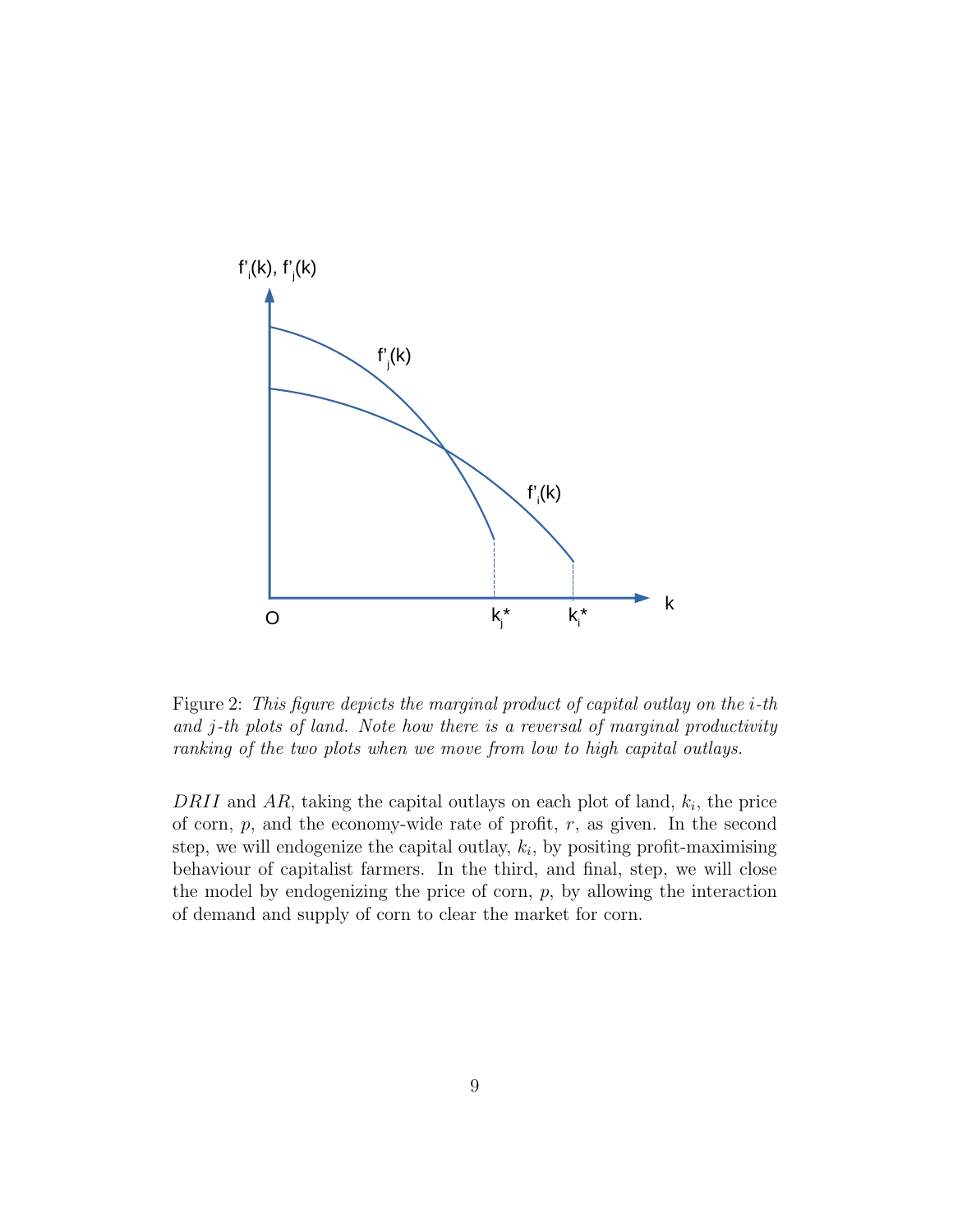## 3 Ground-Rent With Exogenous Capital Outlays

Taking the capital outlays on each plot of land,  $k_i$ , and the price of corn,  $p$ , and the economy-wide rate of profit,  $r$ , as exogenously given, we would like to determine the magnitude of ground-rent on each plot of land and decompose it into DRI, DRII and AR.

#### 3.1 Total Ground-Rent

Since the price of corn is given by  $p$ , and the economy-wide rate of profit is denoted by  $r$ , we can define what Marx calls the 'surplus profit' on the  $i$ -th plot of land as  $pf_i(k_i) - (1 + r)k_i$ , where  $pf_i(k_i)$  is the revenue earned and  $(1 + r)k_i$  is the counterfactual revenue that would have been earned if the total capital outlay,  $k_i$ , had earned the economy-wide average rate of profit. The key insight of Marx' analysis of rent is that private ownership of land by the class of landlords - which he refers to as the monopoly of landed property - allows them to appropriate the surplus profit as ground-rent (Marx, 1993, Chapter 37). Marx was not able to consistently implement this idea. In this paper, we begin with the definition that ground-rent is the total surplus profit appropriated by the class of landlords. Subsequently, we will decompose it into its components.

Implementing the definition of ground-rent in our model, we see that its magnitude on the *i*-th plot of land, *measured in units of corn*, is given by

$$
GR_i = f_i(k_i) - \frac{(1+r)k_i}{p} = \int_0^{k_i} f'_i(k)dk - \frac{(1+r)k_i}{p}.
$$
 (1)

Since  $f_i(k_i)$  is the total output on the *i*-th plot with capital outlay,  $k_i$ , and  $(1 + r)(k_i/p)$  is revenue earned, in real terms, on the same capital employed elsewhere in the economy (where the rate of profit is  $r$ ), the surplus profit is given by the difference between the two. Using the fact that  $f_i(k_i)$  =  $\int_0^{k_i} f'_i(k)dk$ , which follows from assumption 1, and especially that  $f_i(0) = 0$ , we then get the expression in (1).

We can use Figure 3 to build some intuition about ground-rent. In this figure, we have plotted the marginal product of capital outlay,  $f_i'(k)$ , on the vertical axis against the amount of capital outlay,  $k$ , on the horizontal axis. The total amount of capital outlay on this plot of land is given by  $k_i$ . Hence,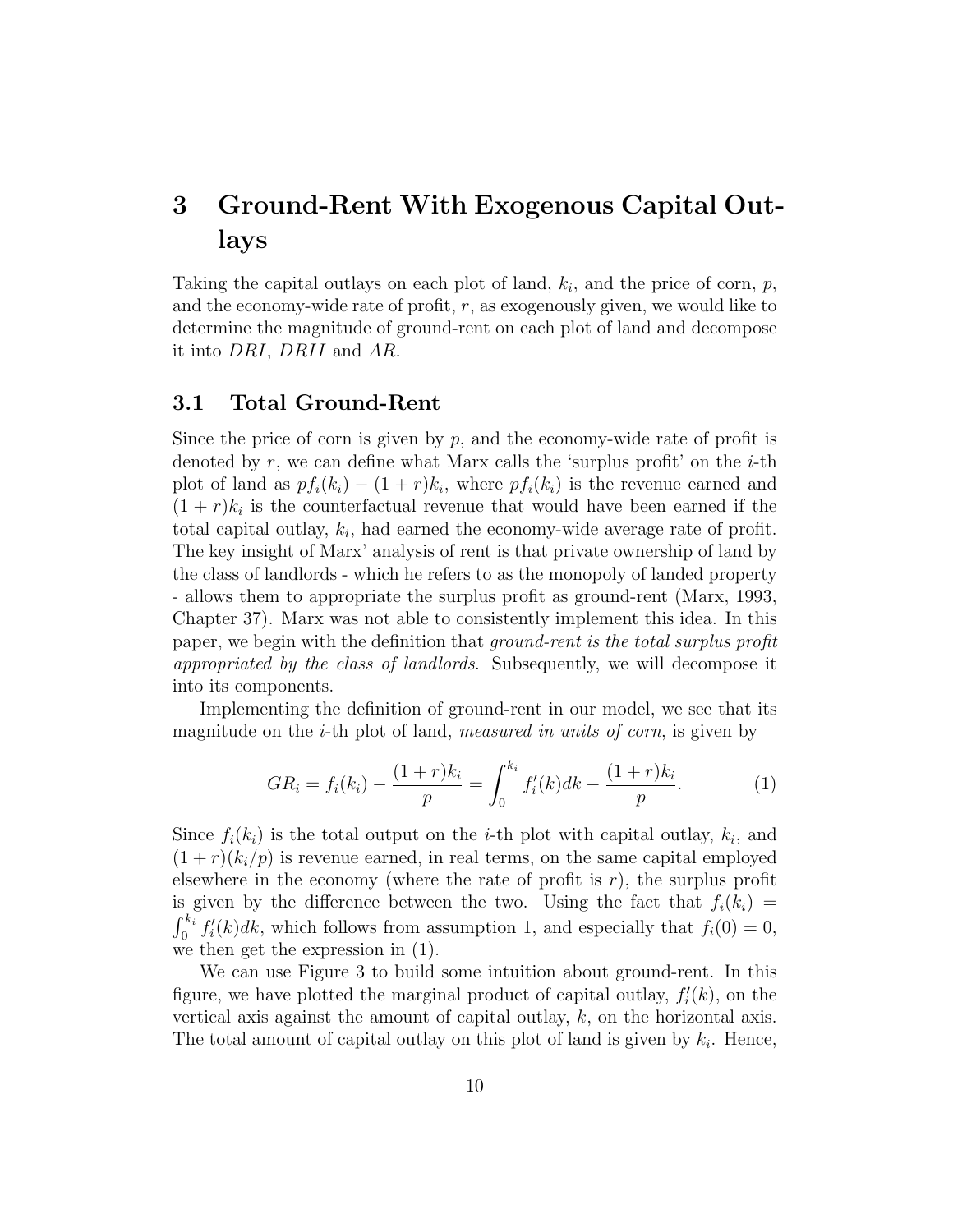

Figure 3: Ground rent in agriculture on the i-th plot of land measured in units of corn. The horizontal axis measures total capital outlay; the vertical axis measures the marginal output as a function of capital outlay,  $f_i'(k)$ . The price of corn is p and the economy-wide rate of profit is r. Total ground rent on the i-th plot of land is given by the area DCAG.

total output of corn is given by the area DCHO, which is the first term in (1). The area GAHO represents the amount of corn that would be needed to ensure the economywide rate of profit,  $r$ , on the total capital outlay,  $k_i$ . This is the second term in  $(1)$ . Hence, the total ground-rent on the *i*-th plot of land is represented by the area DCAG.

In writing the expression for total ground-rent in (1) and in constructing the corresponding visual representation in figure 3, we have implicitly assumed that  $f_i'(k_i) > (1+r)/p$  for  $i = 1, 2, ..., n$ . This assumption means that on each plot of land that is in use, the marginal product of capital out-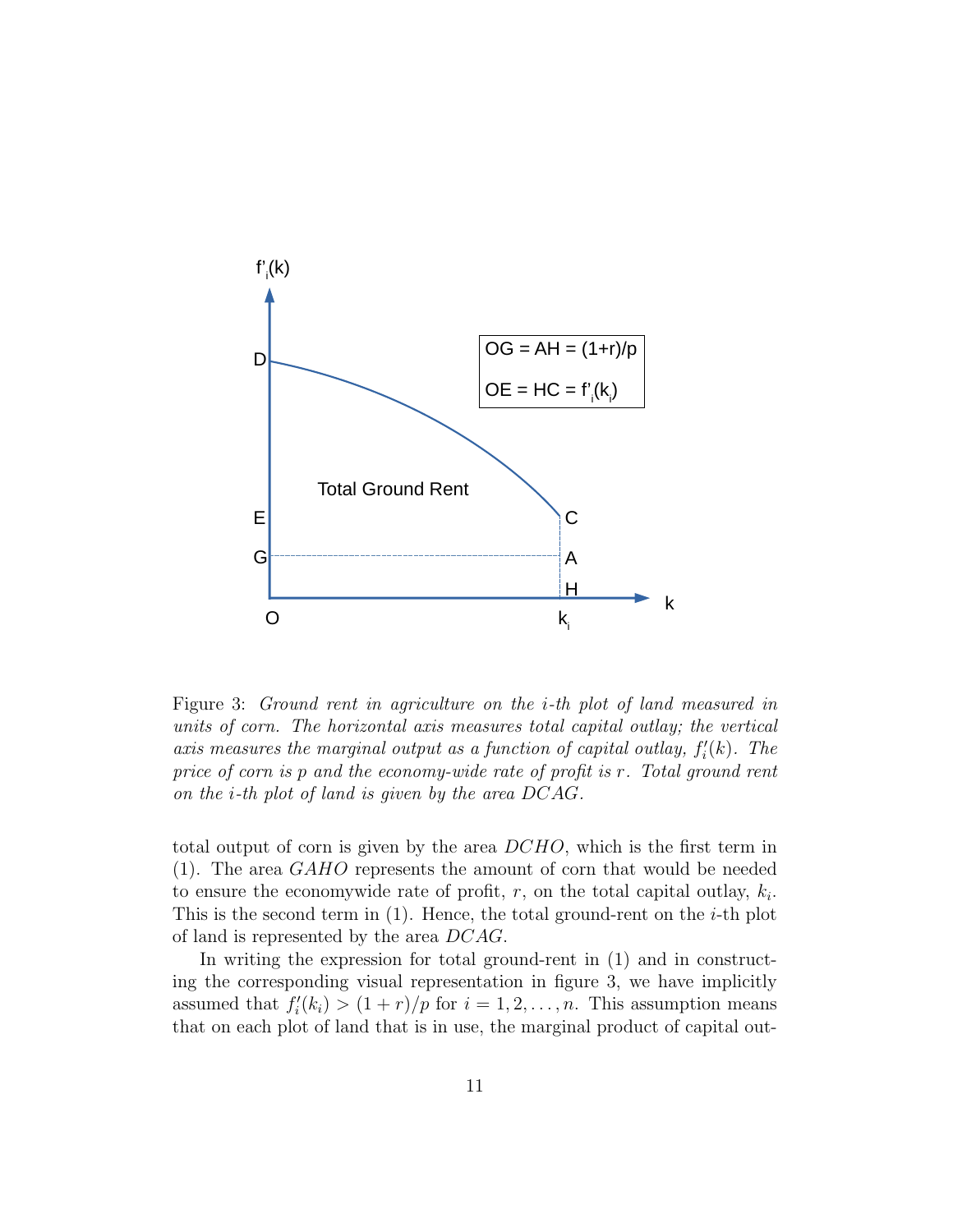lay,  $f_i'(k_i)$ , is greater than the opportunity cost of investing capital elsewhere in the economy,  $(1 + r)/p$ , where r is the uniform rate of profit and p is the price of the agricultural commodity. This is a crucial assumption for the analysis of absolute rent and we will come back to it several times in the rest of the paper.

#### 3.2 Marginal-Capital Plot

We would now like to decompose the magnitude of total rent given in (1) into two components: differential rent and absolute rent. To do so, we need to identify the 'marginal' unit of capital outlay, i.e. the unit of capital outlay that is least productive, and then use this benchmark to define differential rent. Note that each plot of land has diminishing marginal productivity of capital outlay because  $f''_i(.) < 0$ . Hence, to identify the marginal capital, we just need to find the minimum of the marginal output on each plot of land at their capital outlay levels. Recall that the amount of capital outlay on the *i*-th plot of land is given by  $k_i$ . Hence, we can define the output associated with the marginal unit of capital as

$$
y^{m} \equiv y^{m} \left( p \right) = \min_{i \in \{1, 2, \dots, n(p)\}} f'_{i}(k_{i}), \tag{2}
$$

where  $y^m$  is the marginal output associated with the least productive unit of capital outlay used among all plots of land. Note that  $y^m$  is a function of p, the price of the agricultural commodity, because it is the minimum of  $f_i'(k_i)$ where *i* ranges over  $\{1, 2, ..., n(p)\}$ . Since  $n = n(p)$ ,  $y<sup>m</sup>$  is also a function of p. To make this explicit, we have specified  $y^m = y^m(p)$ .

Let us identify this plot of land with the index m, where  $1 \leq m \leq n(p)$ , and call it the *marginal-capital plot of land*. Thus, the m-th plot of land has the lowest marginal product of capital outlay for the last unit of capital, i.e.  $y^m = f'_m(k_m)$ . Note that, in general,  $m \neq n(p)$ , i.e. the worst plot of land in terms of quality that has been identified in assumption 2 is not, in general, the plot of land with the 'marginal' unit of capital outlay.

#### 3.3 Differential and Absolute Rent

The first step of the decomposition of total rent is given as,

$$
GR_i = DR_i + AR_i, \tag{3}
$$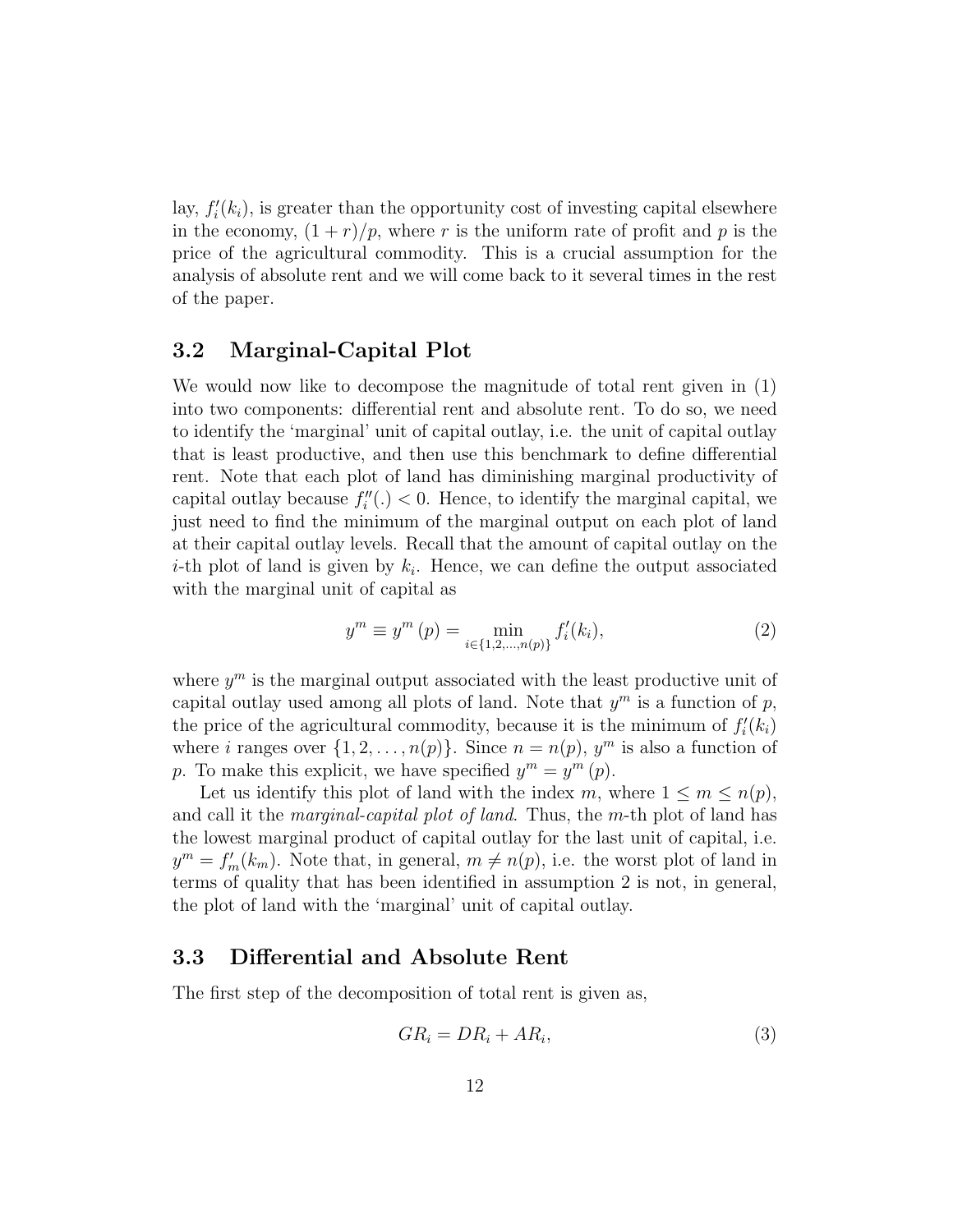where the first component in (3) is *total differential rent*,

$$
DR_i(p) = \int_0^{k_i} [f'_i(k) - y^m(p)] dk,
$$
\n(4)

and the second component in (3) is absolute rent,

$$
AR_i(p) = k_i \left[ y^m(p) - \frac{(1+r)}{p} \right]. \tag{5}
$$

An important point to keep in mind is that both  $DR_i$  and  $AR_i$  are functions of  $p$ , the price of the agricultural commodity, and  $r$ , the economy-wide rate of profit. This is easy to see from (3) and (5).

Figure 4 shows the decomposition of rent into differential and absolute rent. Total ground rent, represented by area DCAG, is the sum of differential rent, represented by the area DCBF, and absolute rent, represented by the area  $FBAG$ . We call the first component,  $DR<sub>i</sub>$ , as differential rent because its magnitude depends on productivity differences across plots of land arising both from its 'intrinsic' productivity and from differences in magnitudes of capital outlay. The second component,  $AR_i$ , is known as absolute rent because it does not depend on differences across plots of land.

Since there is large disagreement in the extant literature about absolute rent, let us spend some time studying it. From the expression in (5), we see that absolute rent on the *i*-th plot,  $AR_i$ , arises from the gap between the minimum marginal product,  $y^m$ , and the opportunity cost of capital outlay,  $(1 + r)/p$ . As long as this gap exists, there will be positive absolute rent; if this gap is wiped out, there will be no absolute rent. This is precisely where the implicit assumption that  $f_i'(k_i) > (1+r)/p$  becomes important. Since  $f_i'(k_i) > (1+r)/p$  for  $i = 1, 2, ..., n$ , this implies that the minimum of  $f_i'(k_i)$ , i.e.  $y^m$ , is also larger than  $(1 + r)/p$ . Hence,  $y^m > (1 + r)/p$ . This ensures that there is positive absolute rent on the  $i$ -th plot of land.

Marx had conceived of absolute rent as the total rent earned on a new plot of land that is brought under cultivation to satisfy rising demand for corn (Marx, 1993, Chapter 45). Implicit in Marx's analysis is the idea that the new land brought under cultivation is also the least fertile plot of land, a fact that has been emphasized by Fine (1979). In Marx's analysis, the source of absolute rent is the relatively lower organic composition of capital in agriculture compared to the rest of the economy. Fine (1979, pp. 263) has an algebraic expression to capture this idea. Following Marx's claim, Fine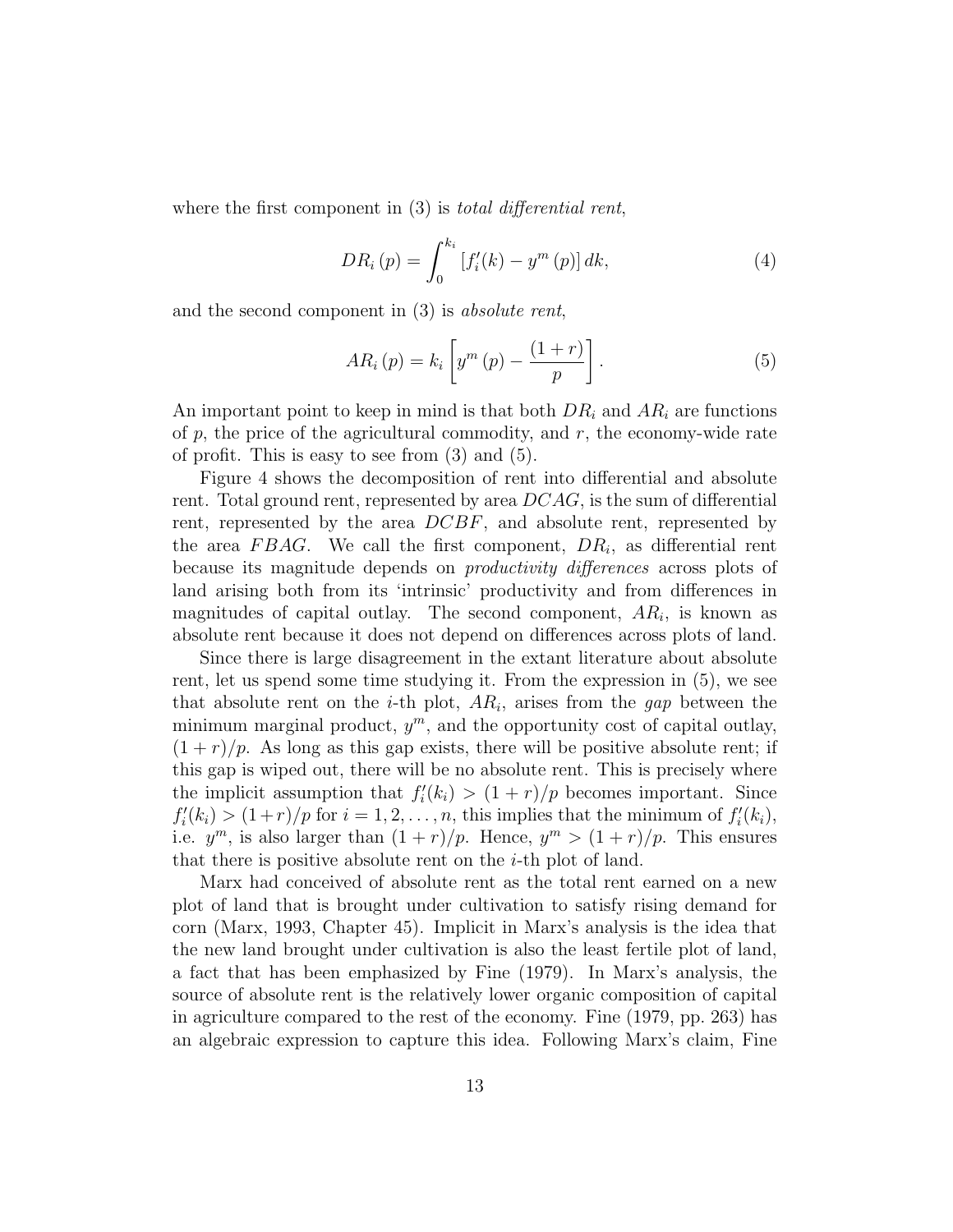

Figure 4: Ground rent in agriculture on the i-th plot of land measured in units of corn. The horizontal axis measures total capital outlay; the vertical axis measures the marginal output as a function of capital outlay,  $f_i'(k)$ . The price of corn is p and the economy-wide rate of profit is r. Total ground rent on the i-th plot of land is given by the area DCAG, differential rent by DCBF and absolute rent by FBAG.

(1979) shows that if the organic composition of capital rises in the rest of the economy even as the organic composition of capital in agriculture remains unchanged, there should be an increase in absolute rent, as Marx (1993) claims. In our model, this effect is easy to capture. The relative rise in the organic composition of capital in the rest of the economy ceteris paribus leads to a fall in the uniform rate of profit,  $r$ . From the expression in  $(5)$ , we can see that this will lead to a rise in absolute rent if  $y^m$  and p does not change.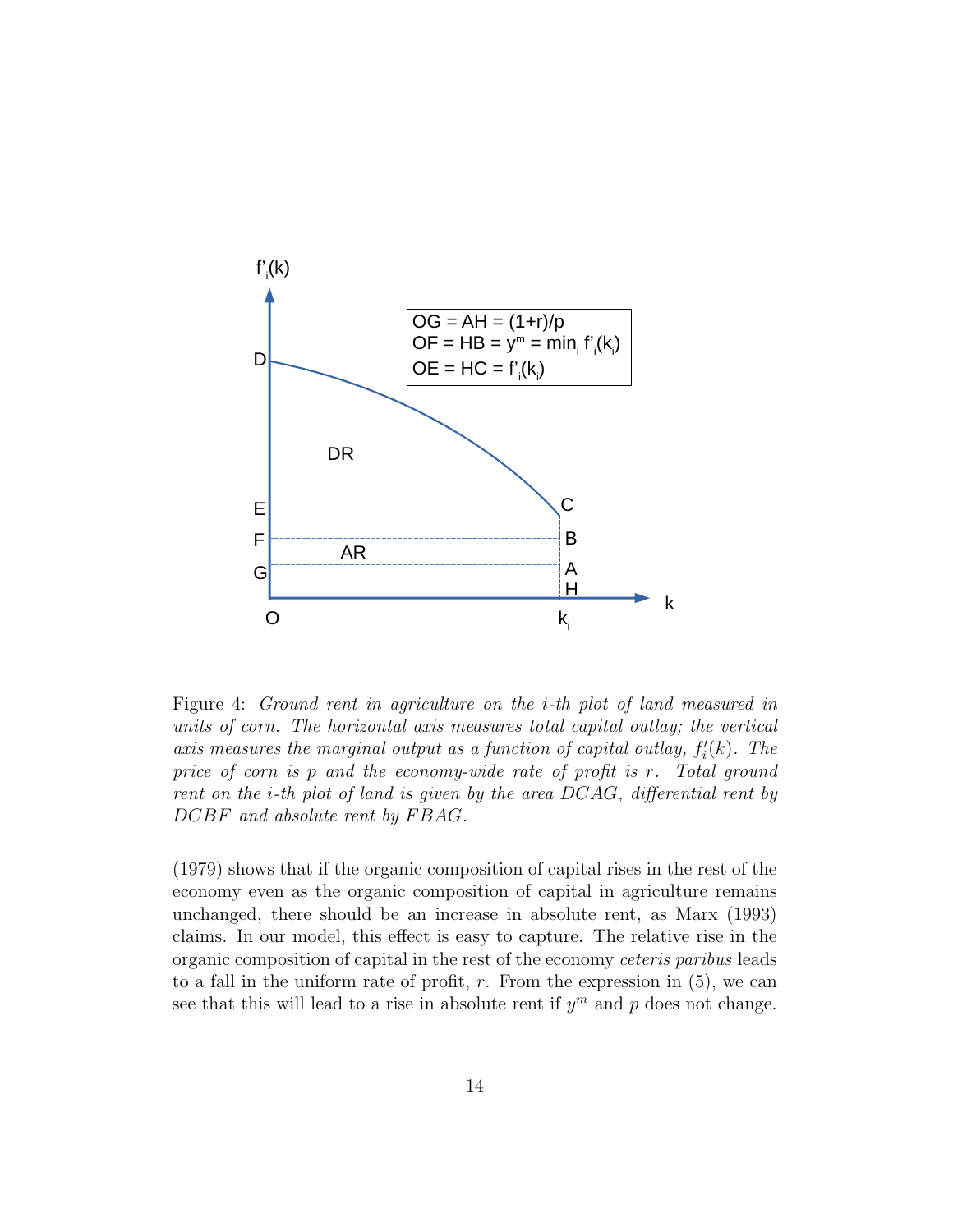#### 3.4 Differential Rent I and II

The second step of the decomposition is to break up total differential rent in (4) into DRI and DRII. To do so, we will use the least productive plot, indexed by n according to assumption 2, as the benchmark to define  $DRI_i$ . To implement this decomposition let us define a level of capital outlay on the  $i$ -th plot of land,  $k_i^*$ , such that the marginal product of capital outlay on the *i*-th plot of land at this level of capital outlay is exactly equal to  $f'_{n(p)}(0)$ , i.e.

$$
f_i'(k_i^*) = f_{n(p)}'(0). \tag{6}
$$

Assumption 1 and 2 guarantees that a positive value of  $k_i^*(p)$  always exists (as long as all plots have positive capital outlays), which is a function of  $p$ , the price of the agricultural commodity, because n is a function of  $p$ , i.e.  $n = n(p)$ . With this definition of  $k_i^*(p)$ , we can define *differential rent of the* first variety as,

$$
DRI_i(p) = \int_0^{k_i^*(p)} f_i'(k)dk - k_i^*(p) f_{n(p)}'(0)
$$
  
= 
$$
\int_0^{k_i^*(p)} \left[ f_i'(k) - f_{n(p)}'(0) \right] dk.
$$
 (7)

Note that assumption 2 ensures that  $DRI_i(p)$  is positive. If we weaken assumption 2 and use weak inequalities, then we will be ensured a nonnegative  $DRI_i(p)$ . Thus, we will always have  $DRI_i(p) \geq 0$ .

What is the intuition for the definition of  $DRI_i(p)$ ? Using the worstquality plot of land as the benchmark, we are identifying all units of capital outlay that have higher marginal product, i.e. productivity, than the 'intrinsic' quality of the worst-quality plot. When we add up all the additional output produced by these units of capital, we get  $DRI_i(p)$ , as defined in (7). Thus, this definition captures Marx's intuition that differential rent of the first variety arises due to differences in the quality (or fertility) of plots of land - the extensive margin of David Ricardo. Using Figure 5, this method would translate into identifying differential rent of first variety,  $DRI_i(p)$ , as the area  $DIJ$ . This area depends of  $p$ , the price of the agricultural commodity, because  $k_i^* = k_i^*(p)$ .

We can now define the second component of differential rent as the difference of total differential rent and differential rent of the first variety, i.e.

$$
DRII_i(p) = \int_0^{k_i} [f'_i(k) - y^m(p)] dk - DRI_i(p).
$$
 (8)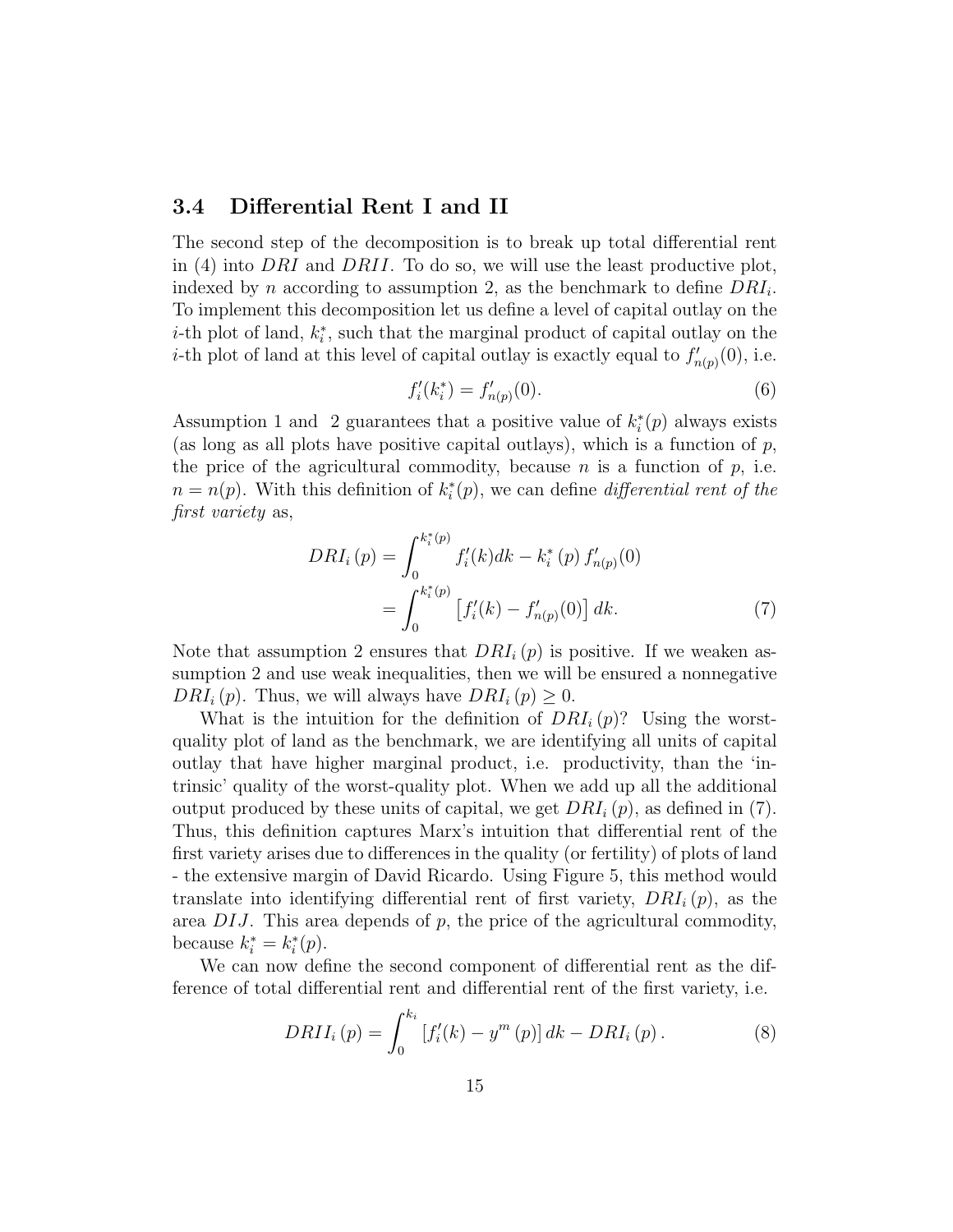Using Figure 5, differential rent of second variety would be identified with the area IJCBF, which is the difference in total differential rent, DCBF, and differential rent of the first variety, DIJ. Since  $y^m(p) \leq f'_i(k_i) < f'_{n(p)}(0)$ , where the last (strict) inequality is true if  $k<sub>i</sub> > 0$  for all plots, we can see that the area *IJBF* will always be nonnegative. Hence,  $DRII_i(p) \geq 0$ .

What is the intuition for  $DRII_i(p)$ ? We have seen earlier that total differential rent  $DR<sub>i</sub>(p)$ , defined in (4), arises from a combination of productivity differences that come from differences in quality of plots of land and differences in the magnitude of capital outlay. We have also seen that  $DRI_i(p)$ , defined in (7), arises from differences in quality of a plot with respect to the benchmark worst-quality plot of land. When we remove  $DRI_i(p)$  from  $DR_i(p)$ , we are left with the component of differential rent that arises due to differences in magnitude of capital outlay. Hence,  $DRII_i(p)$ , as defined in (8), captures Marx's intuition that differential rent of the second variety arises from differences in the magnitude of capital outlay - the intensive margin of David Ricardo.

We can now bring together the above discussion to see that Marx's ideas about ground-rent, including his claim about its decomposition into three parts, can be rigorously established. Defining total ground-rent as the transformation of surplus profit, we have shown that it can be decomposed on any plot of land into differential rent of first variety, differential rent of second variety, and absolute rent, i.e.

$$
GR_i(p) = DRI_i(p) + DRII_i(p) + AR_i(p),
$$

where  $GR_i(p)$  is defined in (1),  $DRI_i(p)$  is defined in (7),  $DRII_i(p)$  is defined in (8), and  $AR_i(p)$  is defined in (5). It is important to note that not only the total ground-rent, but each component of ground-rent as well depends on the price of the agricultural commodity, p.

#### 3.5 Two Special Plots of Land

The analysis of rent presented above uses two special plots of land as reference plots, the m-th plot (the worst capital plot), and the n-th plot of land (the worst quality plot of land, according to the convention captured in Assumption 2). What can we say about the components of rent on these two reference plots of land?

On the worst capital plot,  $y^m = f'_m(k_m)$ , i.e.  $y^m$  is the marginal product on the worst capital plot. The decomposition of total rent on the worst capital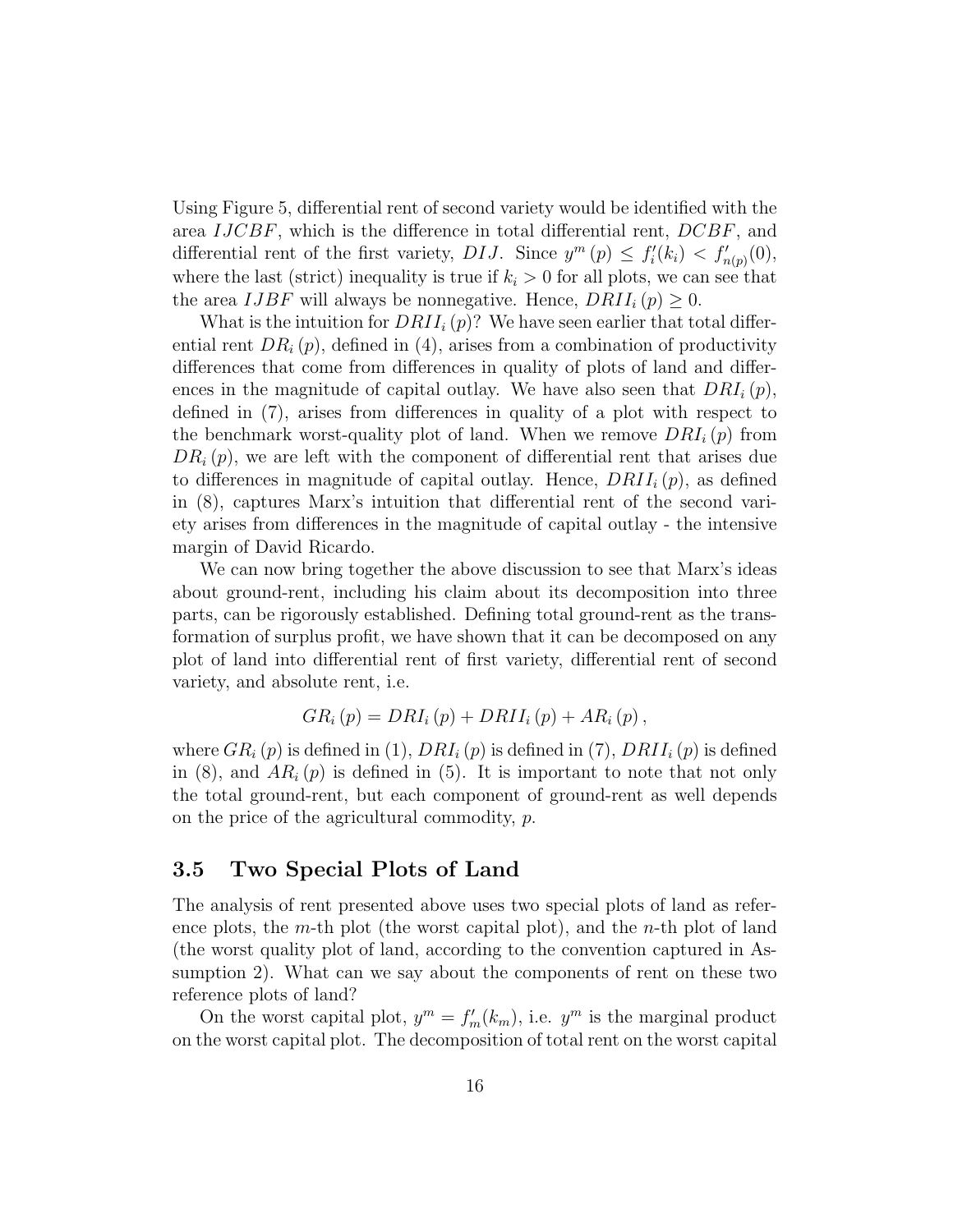

Figure 5: Ground rent in agriculture on the i-th plot of land measured in units of corn. The horizontal axis measures total capital outlay; the vertical axis measures the marginal output as a function of capital outlay,  $f_i'(k)$ . The price of corn is p and the economy-wide rate of profit is r. Total ground rent on the i-th plot of land is given by the area DCAG, differential rent by  $DCBF$  and absolute rent by FBAG. DRI<sub>i</sub> is given by DJI, and DRII<sub>i</sub> by IJCBF.

plot is depicted in Figure 6. There is no qualitative difference between the mth plot and any other plot of land. Much like on any other plot, total rent on the m-th plot is also the sum of  $DRI$ ,  $DRII$  and AR. A more interesting case is presented by the worst quality plot, i.e. the plot indexed with  $n = n(p)$ .

On the worst quality plot, which is depicted in Figure 7, the graph of the marginal product starts at  $f'_n(0)$ . From (6), we see that for the *n*-th plot,  $k_n^* = 0$ . This implies, using the expression in (7), that  $DRI_n = 0$ . By the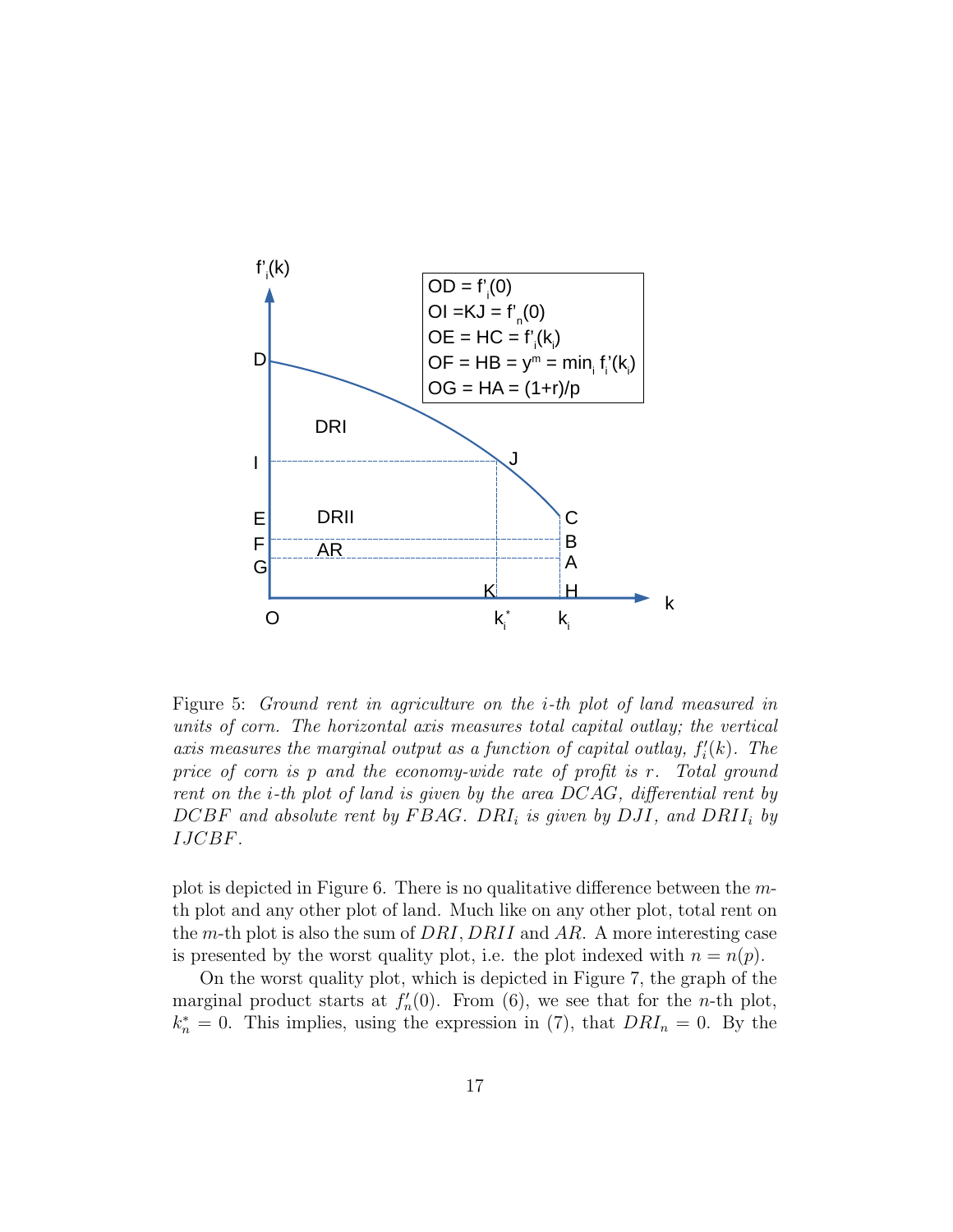concavity of the production function, we have  $f'_n(.) < 0$ . Hence  $DRII_n > 0$ . We also know that  $y^m > (1+r)/p$ , so that  $AR_n > 0$ . Thus, on the worst quality plot, total rent is composed of  $DRII$  and  $AR$ ; there is no  $DRI$ . This is an important conclusion and worth commenting on. Marx thought that total rent on the worst quality plot of land could be identified with absolute rent, i.e. there would be no differential rent on the worst quality plot (Marx, 1993, Chapter 45). Our analysis shows that that is not correct. On the worst quality plot of land, total rent is composed of both AR and DRII. Since DRII arises from the concavity of the production function, i.e. the diminishing marginal product of capital outlay, Marx's conclusion seems to derive from his ignoring this latter factor when analyzing rent on the worst quality plot of land.

There is a deeper problem in the analysis presented so far. We have completely ignored the decision making process of the capitalist farmers. In more concrete terms, by assuming a given amount of capital outlay on each plot of land, we have ignored the process and implications of the behaviour of capitalist farmers. This is a serious shortcoming because, once we allow a reasonable behaviour of capitalist farmers, there will be a serious implication for the analysis of rent. To that we now turn.

## 4 Ground-Rent With Endogenous Capital Outlays

Thus far, the analysis of ground-rent has treated the amount of capital outlays on each plot of land as exogenously given. We would now like to endogenize capital outlay by positing a simple behavioural rule. On each plot of land, capitalist producers choose the amount of capital outlay that will maximize the surplus profit they can earn vis-a-vis what they can earn if they were to employ their capital elsewhere in the economy.

#### 4.1 There is No Absolute Rent

Since the economy-wide rate of profit is exogenously given to be  $r$ , capitalist producers can always earn the total revenue of  $(1 + r)k_i$  by employing their capital,  $k_i$ , elsewhere in the economy. If they choose to employ the capital in agricultural production on the i-th plot of land, then they can expect to earn total revenue of  $pf_i(k_i)$ , if the price of the agricultural commodity is p. If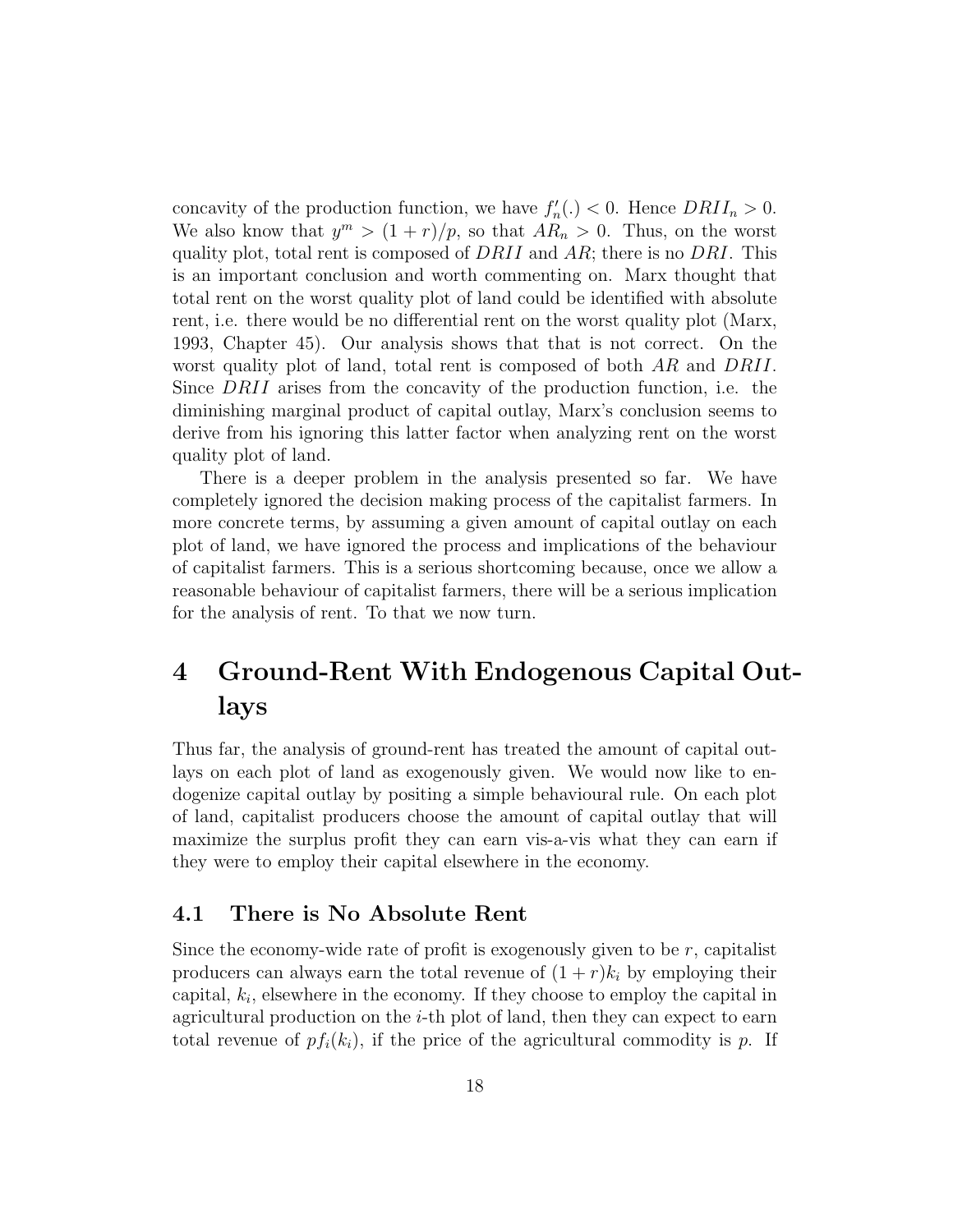

Figure 6: Ground rent in agriculture on the m-th plot (i.e. worst capital plot) of land measured in units of corn.

total rent is a lump-sum monetary payment given by  $GR_i$ , then the amount of revenue they can expect to earn by employing their capital in agriculture is  $pf_i(k_i) - GR_i$ . Hence, the extra revenue a capitalist can earn by investing her capital in agriculture is given by  $pf_i(k_i) - GR_i - (1+r)k_i$ . We posit that capitalist producers choose the level of capital outlay,  $k_i$ , on the *i*-th plot to maximize this surplus, i.e. her choice problem on the  $i$ -th plot of land can be represented as follows:

$$
\max_{k_i} pf_i(k_i) - GR_i - (1+r)k_i.
$$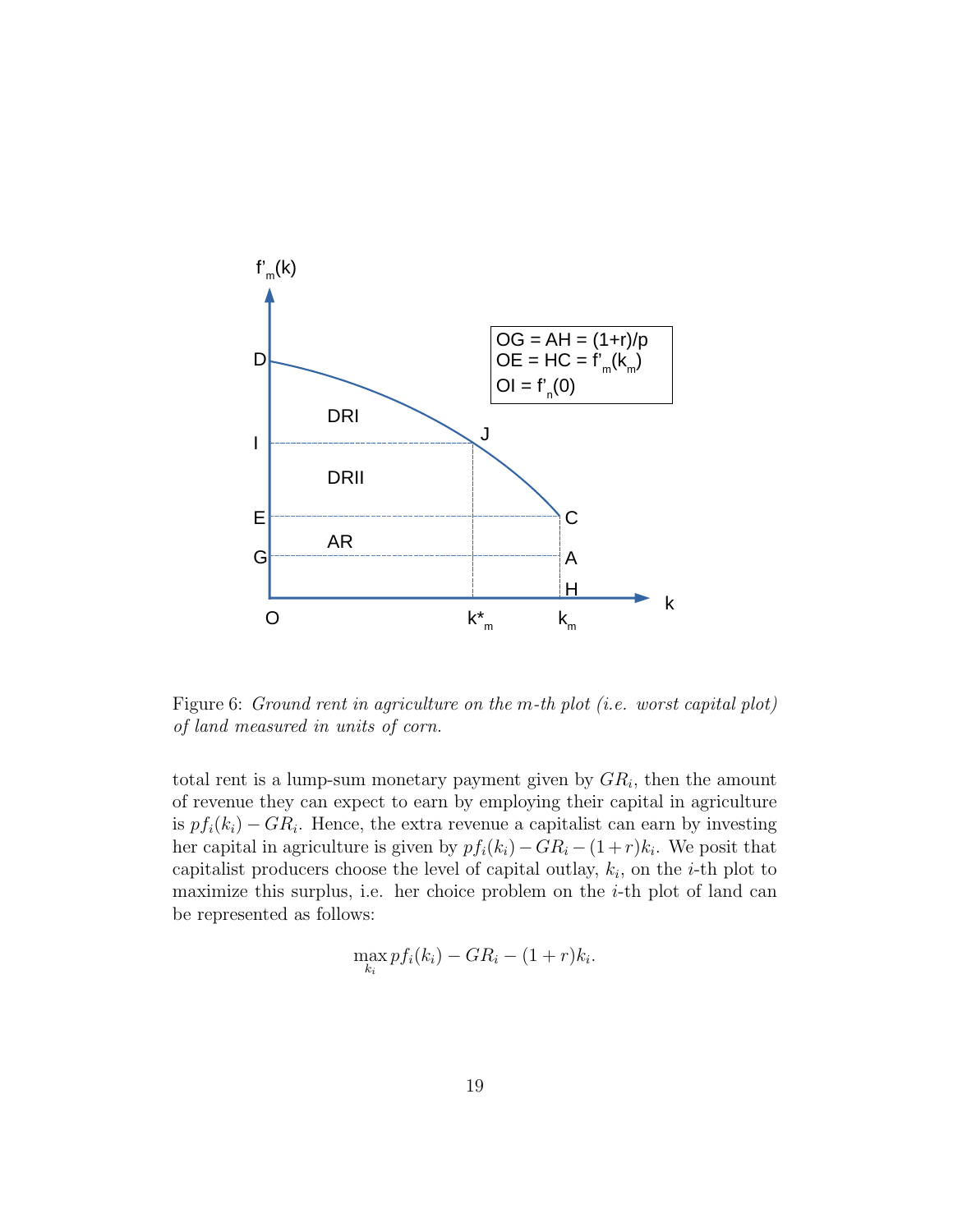

Figure 7: Ground rent in agriculture on the n-th plot (i.e. worst quality plot) of land measured in units of corn. Note that DRI is zero.

The first order condition of this maximisation problem gives us the optimal choice of capital outlay as  $k_i^*$ , where,

$$
f_i'(k_i^*) = \frac{1+r}{p}.\tag{9}
$$

This condition means that on the i-th plot of land, the optimal amount of capital outlay that will be chosen by profit-maximising capitalist farmers will be such that the marginal product of capital outlay will be equalized to  $(1 + r)/p$ . Since this latter magnitude is exogenously given, because r and p are exogenously given to the capitalist farmer, this implies that the marginal product of capital outlay on each plot of land will be equalized. This is intuitively clear. If there were differences in the marginal product of capital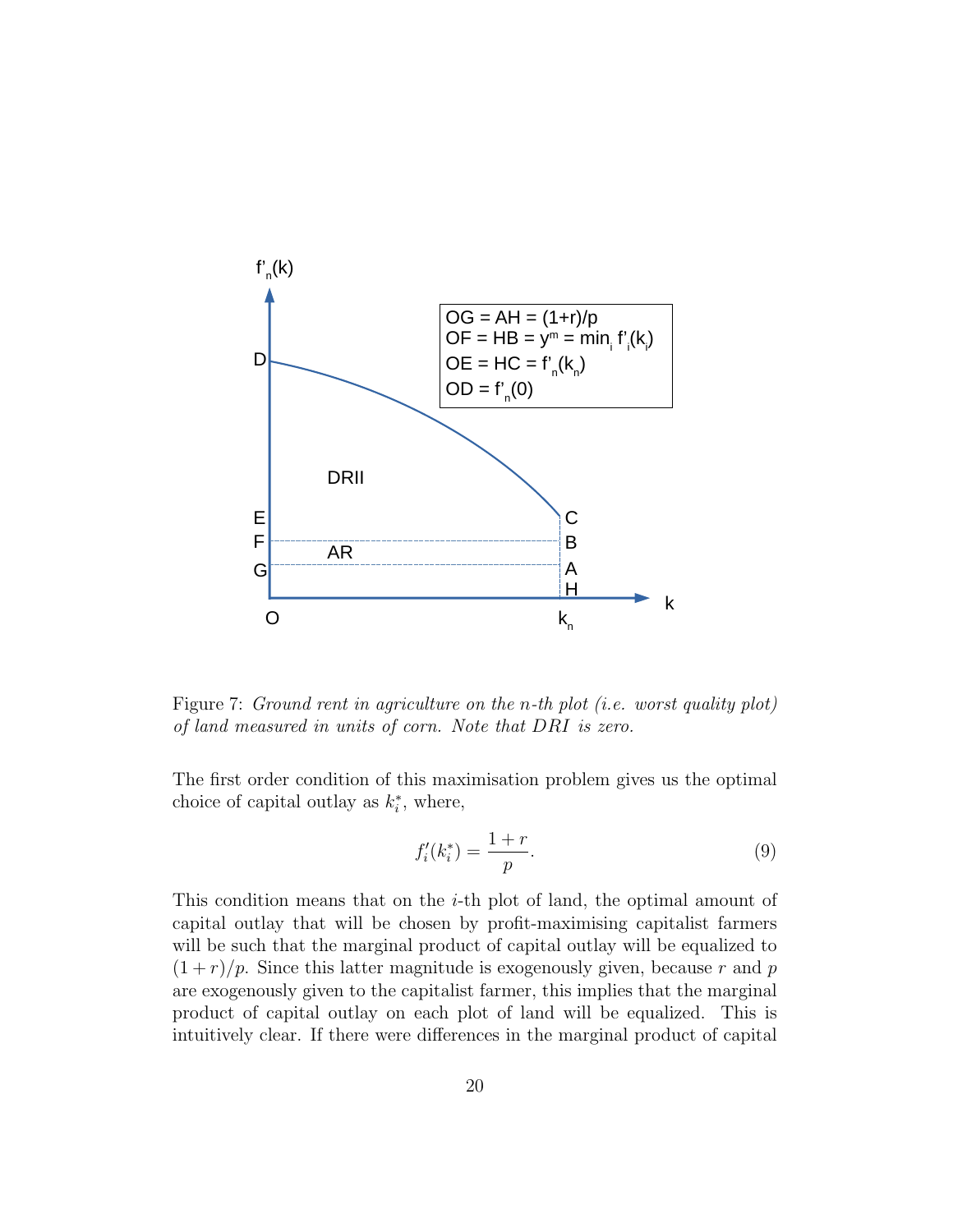outlay, inter-plot movement of capital would allow capitalist producers to increase surplus profit. The equilibrium configuration of the distribution of capital outlays will rule this out. Hence, the marginal product of capital outlay has to be equalized across plots of land.



Figure 8: Decomposition of ground rent in agriculture on the i-th plot of land, measured in units of corn, when rent is specified as a lump-sum monetary payment. In this case, there is no absolute rent. Total ground-rent is the sum of differential rent of first variety (DRI) and differential rent of second variety (DRII).

The condition represented in (9) has an important implication for the decomposition of ground-rent. Turning to our previous definition of the marginal-capital plot of land in (2), we can see that once we endogenize capital outlays using the principle of surplus maximization, all plots become marginal-capital plots of land. Since  $f_i'(k_i)$  is equal for each plot, hence,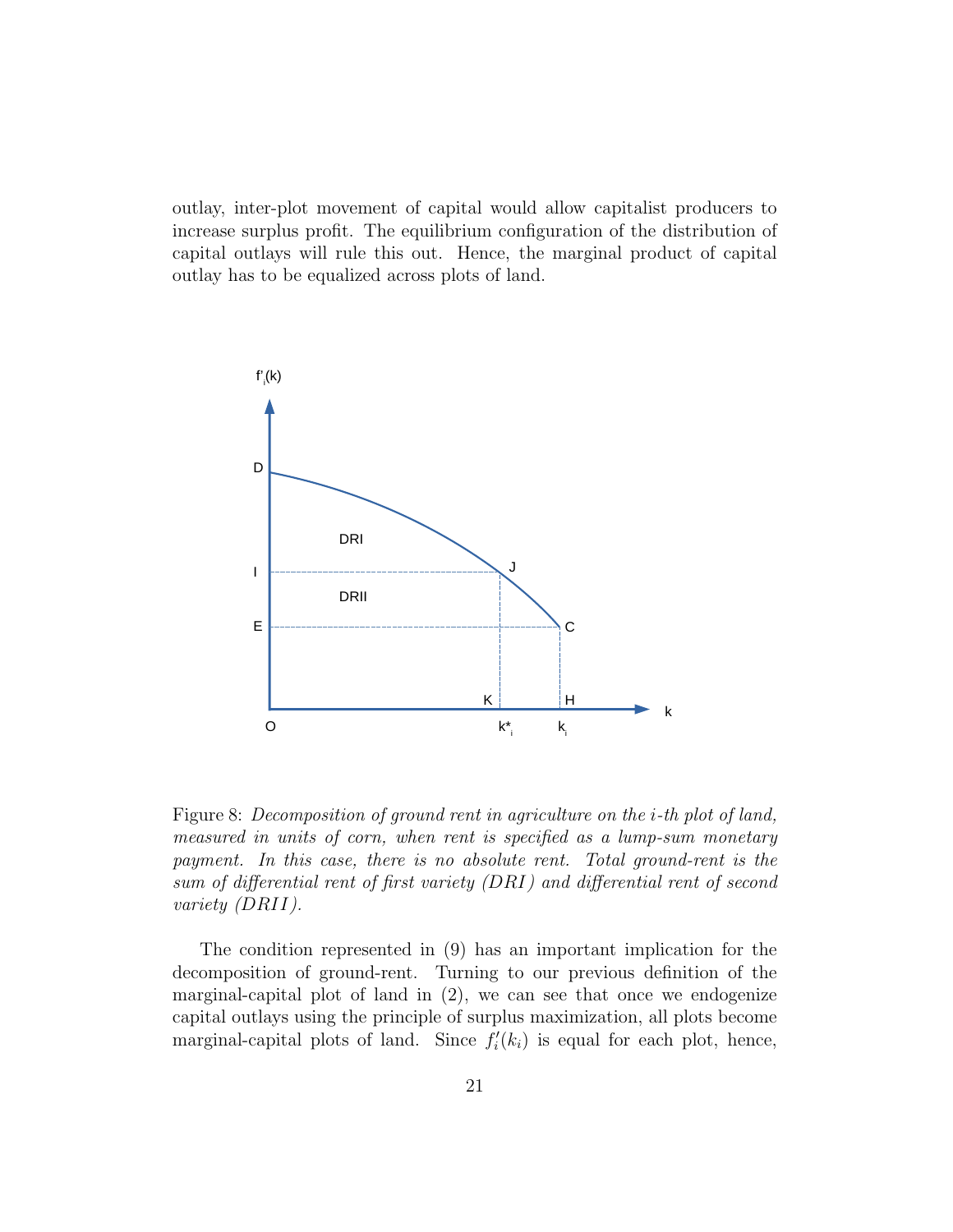$y^m = f'_i(k_i)$  for each  $i \in \{1, 2, ..., n(p)\}$ . Using (9), we see further that  $y^m = f'_i(k_i) = (1+r)/p$ . From the expression in (5), we see that absolute rent,  $AR_i$ , is zero. In terms of Figure 4, this means that  $OF = OE = OG$ , so that  $AR_i = 0$ .

One strand of Marxist literature argues, in line with Marx's argument in Chapter 45 of Volume III of Capital, that the source of absolute rent is the low organic composition of capital in agriculture relative to the rest of the economy (Fine, 1979; Fine and Filho, 2010; Fine, 2019). The analysis in this section raises doubts on such claims because the conclusion that  $AR_i = 0$ does not depend on the price level,  $p$ , or the uniform rate of profit,  $r$ ; it is true for any combination of  $p$  and  $r$ . If the organic composition of capital were to rise in the rest of the economy relative to agriculture, as used in the argument in Fine  $(1979)$ , then the uniform rate of profit, r, would fall to  $r'$ , say. Capitalist farmers would choose the level of capital outlay to ensure that  $f_i'(k_i)$  is equal to  $(1 + r')/p$ . Hence, absolute rent would still be zero. The relatively lower organic composition of capital in agriculture does not generate any absolute rent.

To emphasize the conclusions of this section, I have visually represented the configuration of ground-rent and its decomposition, when capital outlay is endogenous, in Figure 8. The total amount of ground-rent on plot  $i$  is represented by the area  $DCE$ . This is, as before, the surplus profit.  $DRI_i(p)$ is represented, just like in Figure 3, by the area DIJ. This is the part of ground-rent that can be attributed to quality differentials across plots of land.  $DRII_i(p)$  is now represented by the area  $IJCE$ , and there is no AR. Thus, we now have a two-part decomposition of ground-rent on the i-th plot as

$$
GR_i(p) = DRI_i(p) + DRII_i(p),
$$

where

$$
DRI_{i}(p) = \int_{0}^{k_{i}^{*}(p)} \left[ f_{i}'(k) - f_{n(p)}'(0) \right] dk, \qquad (10)
$$

and

$$
DRII_{i}(p) = \int_{0}^{k_{i}} \left[ f'_{i}(k) - \frac{1+r}{p} \right] dk - DRI_{i}(p).
$$
 (11)

#### 4.2 Can Absolute Rent be Positive?

Let us now return to the condition that we had implicitly assumed when analysing rent with exogenous capital outlays:  $f_i'(k_i) > (1+r)/p$ . This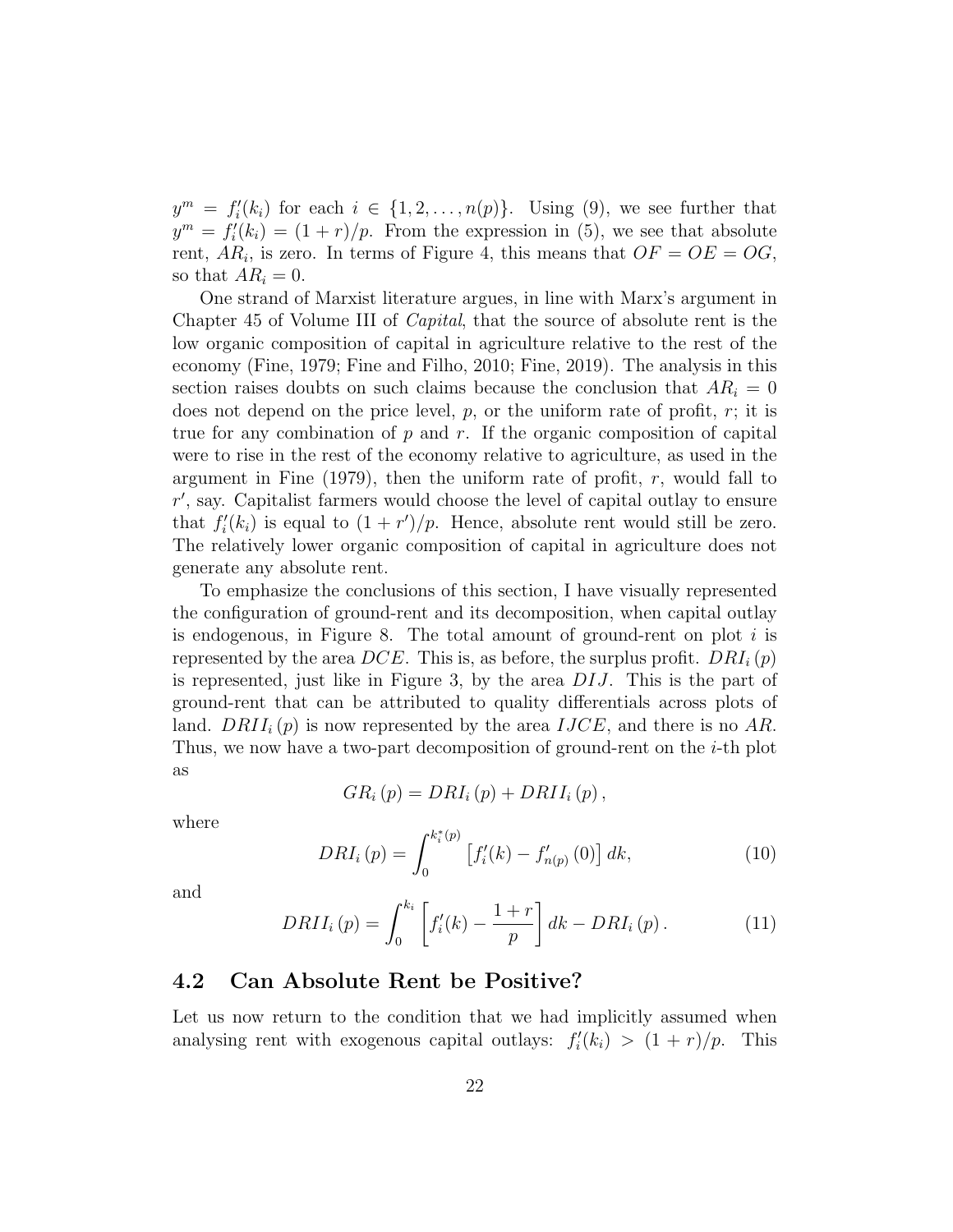assumption was crucial for generating positive amount of absolute rent on the *i*-th plot of land (see equation 5).<sup>3</sup> The importance of this assumption can be visually seen from Figure 4 and 5. This assumption implies that there is a 'gap' between the marginal product of capital outlay,  $f_i'(k_i)$ , and the opportunity cost of capital outlay,  $(1 + r)/p$ . Thus, only when there is a gap between  $f_i'(k_i)$  and  $(1+r)/p$ , can the *i*-th plot generate positive AR. If there are mechanisms available in a capitalist economy that can put a wedge between the marginal product of capital outlay and the opportunity cost of capital outlay, then it can generate positive absolute rent.

The two main contenders for explaining absolute rent are the relatively low organic composition of capital and the class power of landlords. In the previous section, we have seen that a relatively low organic composition of capital cannot generate any wedge between the marginal product of capital outlay and the opportunity cost of capital outlay. Hence, a relatively low organic composition of capital cannot be the source of absolute rent. Now, we would like to investigate the efficacy of the other explanation: class power of landlords.

To see how the class power of landlords might generate absolute rent, let us consider one mechanism that might generate a wedge between the marginal product of capital outlay and the opportunity cost of capital outlay: taxation of capital outlay. For instance, if the state were to tax capital outlays at the rate of  $t > 0$ , then the capitalist farmers choice problem would become

$$
\max_{k_i} p f_i(k_i) - GR_i - tk_i - (1+r)k_i,
$$

so that the optimal choice of capital outlay would satisfy the condition that

$$
f_i'(k_i^*) = \frac{1+r+t}{p}.\tag{12}
$$

Since  $t > 0$ , this would ensure that  $f_i'(k_i^*) > (1+r)/p$ . From (5), we can see that the absolute rent would just be the tax revenue collected by the state:  $AR_i = tk_i^*/p$ . If the class of landlords were strong enough to ensure that the state redistributes the tax revenue,  $tk_i^*/p$ , to them, then we could consider it to be absolute rent. Thus, there seems to be some justification for the claim that class power of landlords can generate absolute rent. But this is only apparently correct.

<sup>&</sup>lt;sup>3</sup>We had assumed that  $f_i'(k_i) > (1+r)/p$  for  $i = 1, 2, ..., n$ . This ensured that  $y^m$ , which is the minimum  $f_i'(k_i)$  across the *n* plots, was also larger than  $(1+r)/p$ .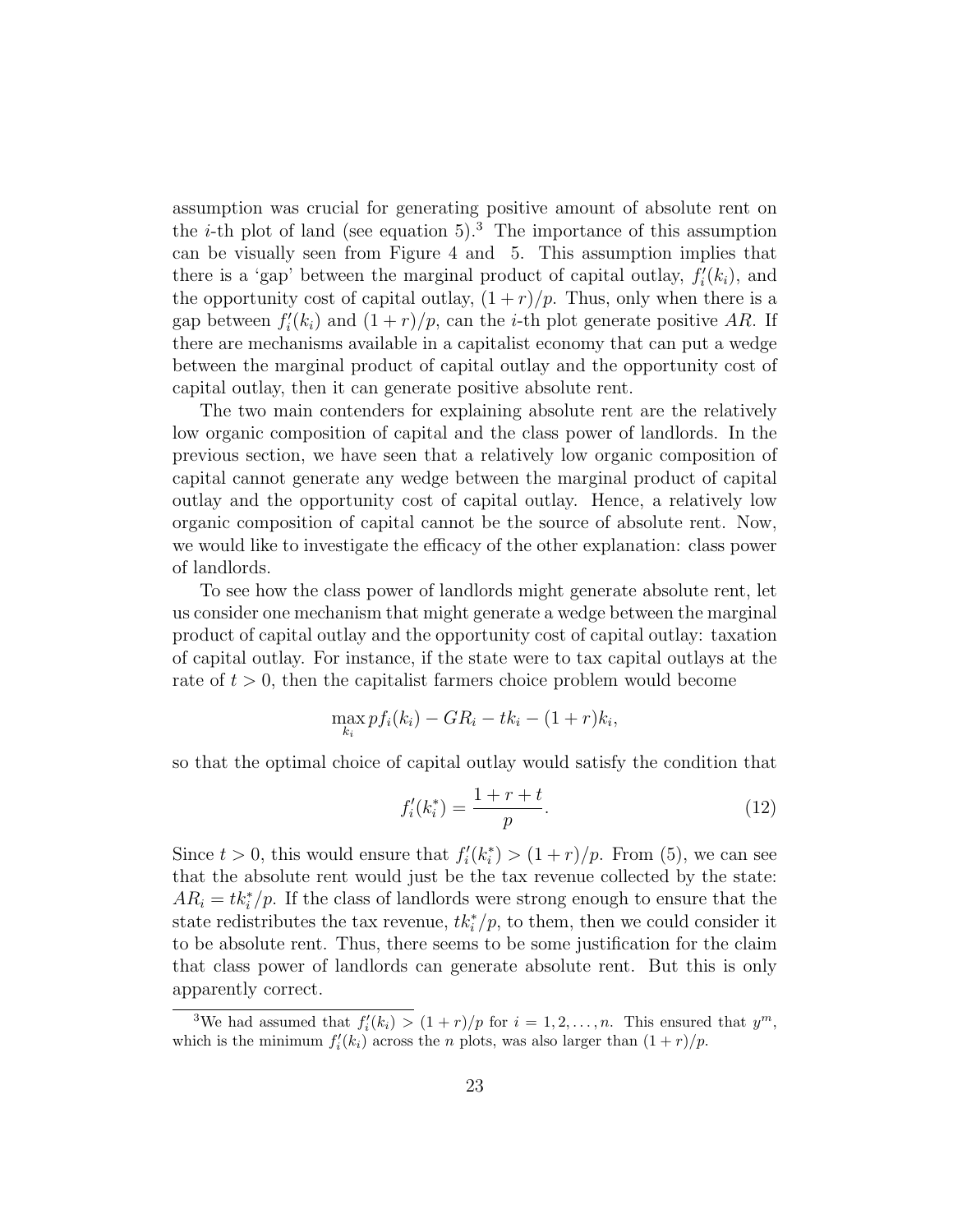To see the problem with the class power argument, let  $k_{i,T}^*$  and  $k_{i,NT}^*$  denote the optimal capital outlays on the  $i$ -th plot of land with and without taxation of capital outlay, respectively. The first order condition in (9) determines  $k_{i,NT}^*$  as,  $f_i'(k_{i,NT}^*) = (1+r)/p$ ; and the first order condition in (12) determines  $k_{i,T}^*$  as  $f_i'(k_{i,T}^*) = (1 + r + t)/p$ . The concavity of  $f_i(.)$  and the fact that  $t > 0$  implies that  $k_{i,NT}^* > k_{i,T}^*$ . Thus, when there is taxation of capital outlays, it will lead to a loss of rent for the class of landlords, which is represented by the area  $JCF$  in Figure 9. Therefore, it seems that if the class of landlords were strong enough to impact public policy, they would in fact push for removing the taxation of capital outlays, rather than ensuring the redistribution of the tax revenue towards themselves (and call it absolute rent). And if there is no taxation of capital outlays, then absolute rent would be zero.

In the mid-19th century, when Marx turned his attention to the problem of absolute rent, feudal obligations were still enforced in many parts of Germany. One could perhaps think of these feudal obligations as taxes on capital, which would then explain why Marx theorised about absolute rent. It might also be argued that once landlords became capitalist revenue maximizers, they realized that the feudal dues were in fact reducing the total ground rent by creating a wedge between the marginal rate of profit in industry and agriculture. This might have been one of the important factors that led to the outlawing of feudal obligations.<sup>4</sup>

## 5 Price of Corn

So far we have taken the price of the agricultural commodity is given. To complete the analysis, we need to investigate how this price is determined. To do so we look at the market for corn. Let us posit a demand function for corn,  $D(p;\gamma)$ , where  $\partial D/\partial p < 0$  and  $\gamma$  captures shift factors like population growth, urbanization, regulatory aspects of the corn market, etc. The total supply of corn can be expressed as

$$
S(p) = \sum_{i=1}^{n(p)} f_i(k_i(p)).
$$
 (13)

<sup>4</sup> I would like to thank Duncan Foley for pointing this out.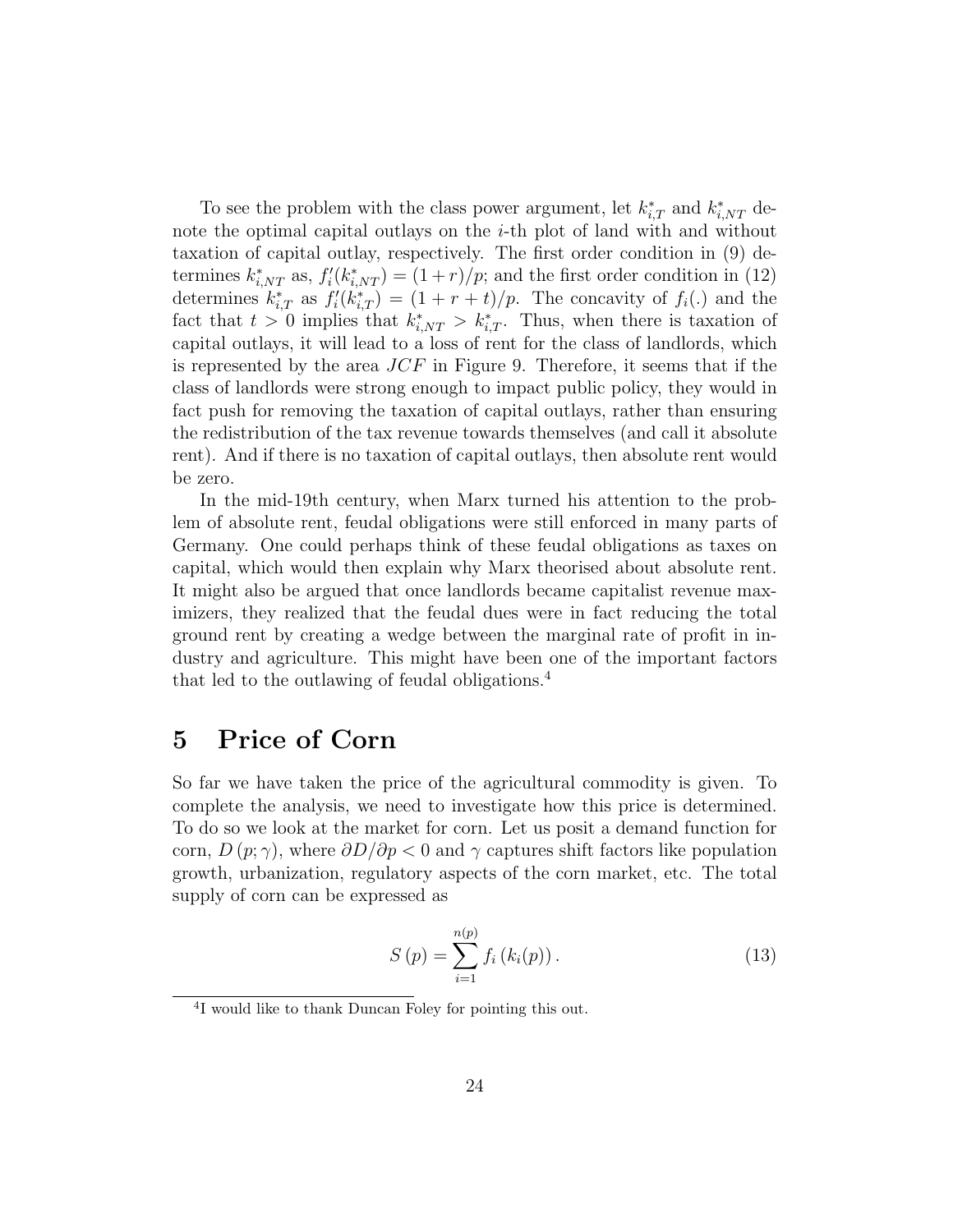

Figure 9: A comparison of the total ground-rent on the i-th plot with and without taxation of capital outlay.

Note that total supply of corn is an upward sloping function of price because of two reasons. First, the actual number of plots in use for agricultural production is a function of p, i.e.  $n = n(p)$ . We had made this assumption right at the outset, and it is now clear why this was important. The dependence of the number of plot of land in use is a function of the price of corn because as the price of corn rises, it makes worse plots of land profitable to bring under cultivation. Second, on any plot in use, we know that  $k_i$  is an (increasing) function of  $p$ , so that output is an (increasing) function of price, i.e.  $f_i(k_i(p))$ . Hence, total supply,  $S(p)$  is an (increasing) function of p. The equilibrium price of corn is the level of  $p = p^*$  which bring supply and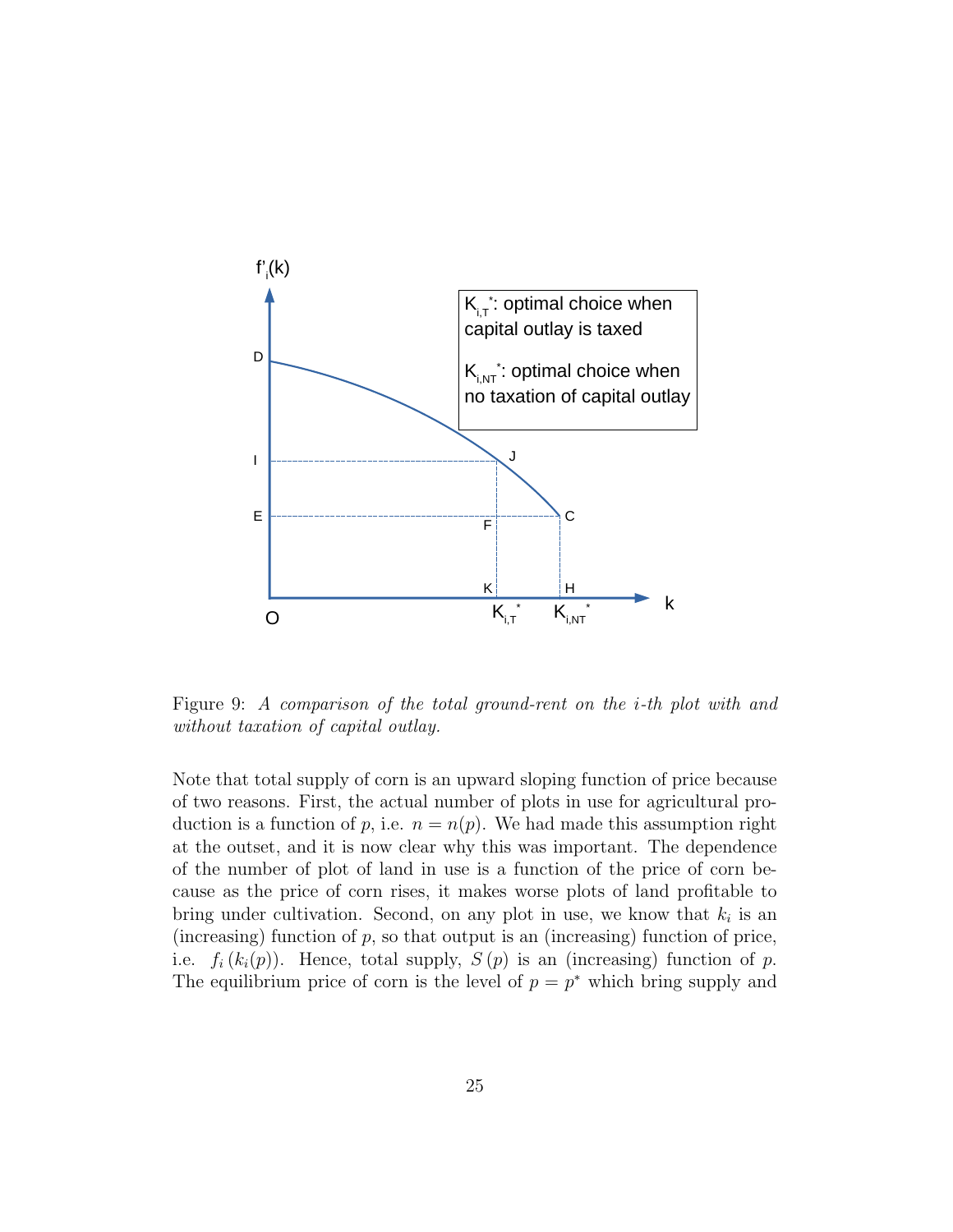demand into balance, i.e.

$$
D(p^*; \gamma) = S(p^*) \equiv \sum_{i=1}^{n(p^*)} f_i(k_i(p^*)).
$$
 (14)

To ensure that our model is properly closed, let us conduct a simple counting argument. On the one hand, when there is no taxation of capital outlays, our model is captured by  $(12)$  and  $(14)$ . Thus, we have  $n + 1$  equations because (9) gives us n equations and (14) gives us one more. The model has  $n + 1$ endogenous variables,  $k_1, \ldots, k_n, p^*$ , and one exogenous variables, r. Hence, the equation system can be solved to arrive at the equilibrium magnitudes of all the endogenous variables. On the other hand, when the state taxes capital outlays, our model is captured by  $(12)$  and  $(14)$ . Thus, we have  $n+1$ equations and  $n + 2$  endogenous variables,  $k_1, \ldots, k_n, t, p^*$ . Once we choose a value of  $t = t^*$ , the model is closed and we can solve for all the endogenous variables.

We can now ready present the condition under which any plot of land will be in use in a capitalist economy with landed property, i.e. private ownership of land by the class of landlords. In such a context, any plot of land will be in use it can be leased in profitably by a capitalist farmer. And it can be leased in only when it pays a positive amount of ground-rent to the landlord in addition to ensuring the uniform rate of profit for capital investment. Let us consider the most extreme case when the demand for corn is so low that even the 'best' plot of land cannot be profitably used. In this situation, there will be no corn production and hence there will be zero ground-rent. This immediately identifies the minimum threshold for the price, if rent is to be positive, as

$$
p^{**} = \frac{1+r}{f_1'(0)},\tag{15}
$$

where, it is to be recalled from Assumption 2 that plot 1 is the best quality plot. If population growth, urbanization, etc. leads to growth of demand for the agricultural product such that  $p > p^{**}$ , this will bring land under cultivation. As soon as any land is brought under cultivation, this will generate positive ground-rent. As demand rises further, progressively more (worse plots) land will come under cultivation and total rent will increase. Technical change will have a more ambiguous effect.

In our model, technical change can be captured by the upward shifts of the marginal product curves. Such upward shifts of the marginal product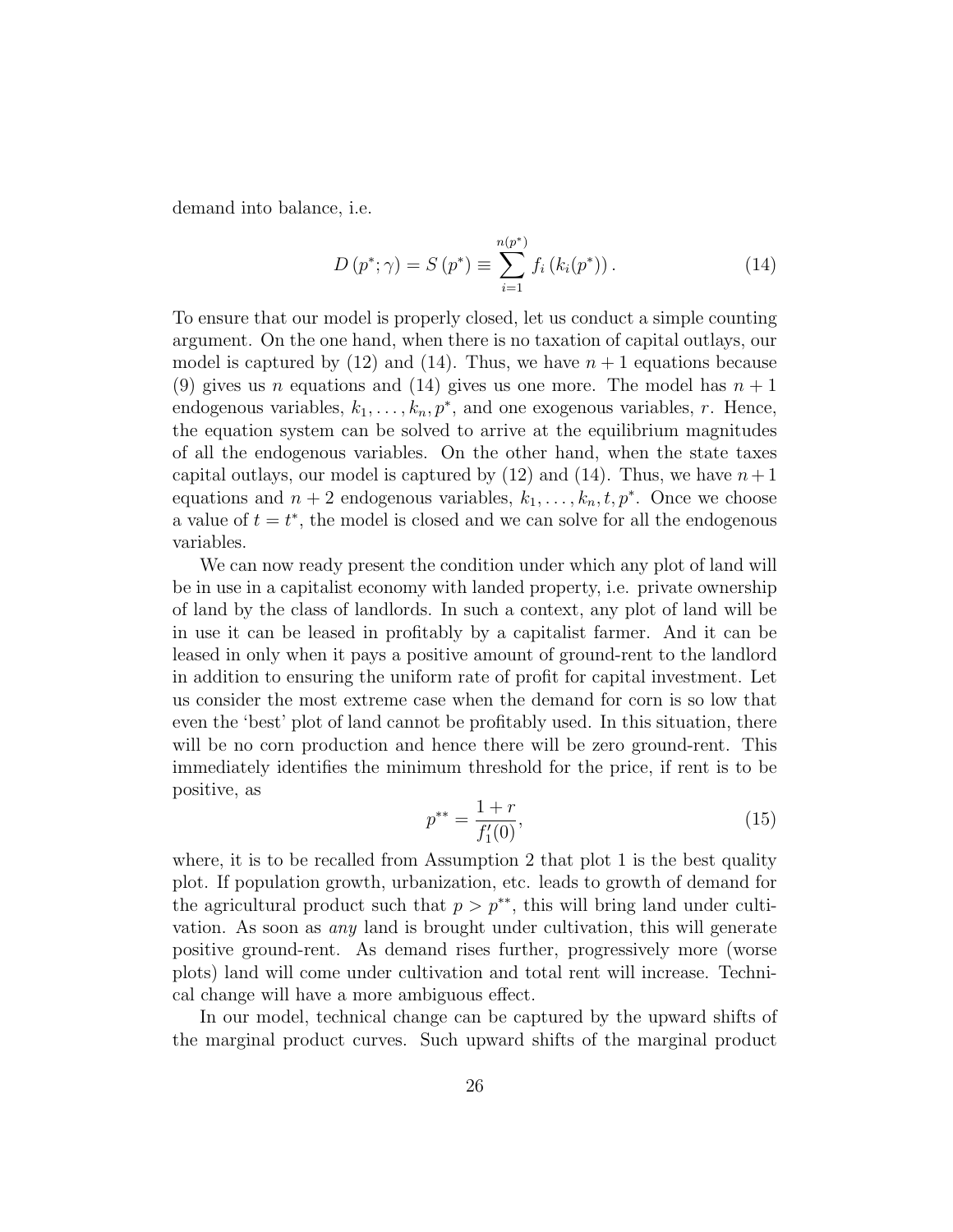curves would imply that the same plots of land can satisfy rising demand. Hence, more, and worse quality, parcels will not need to be brought under cultivation as the demand for the agricultural commodity rises. This would reduce the total amount of ground-rent that would otherwise have to be paid by capitalist farmers. On the other hand, upward shifts of the marginal product curves also imply larger surplus profit on all the existing plots in use. Hence, this would have a tendency to raise the total amount of ground-rent. Therefore, the overall impact of technical change on the total ground-rent earned by the class of landlords will depend on the relative strengths of these opposing effects.

### 6 Conclusion

In this paper I have offered a rigorous way to conceptualize Marx's ideas about ground-rent. In developing the analysis of this paper, I have extended the discussion in two recent, noteworthy attempts to clarify Marx's theory of ground-rent, Basu (2018) and Das (2018). Previous attempts to discuss Marx's theory of ground-rent has been marked by disagreements and confusions partly because of the difficulty in clearly defining the meaning of the terms involved in the discussion, especially the components of ground-rent (Fine, 1979; Ramirez, 2009; Fine and Filho, 2010). In this respect, Basu (2018) and Das (2018) advanced the literature by trying to clearly specify Marx's ideas, avoid unnecessary exegetical debate, and formalize the ideas in simple mathematical models.

In this paper, I have extended the analysis further by endogenising the capital outlay on each plot of land using a simple and intuitive profit-maximising principle to model the behaviour of capitalist farmers. This simple extension has far reaching conclusions. Our analysis shows that total ground-rent can be decomposed into differential rent of the first variety, differential rent of the second variety and absolute rent only when capital outlays are taken to be exogenously given. As soon as we endogenize capital outlays using the principle of profit maximisation, the decomposition of ground-rent changes. While we always have differential rent of the first and second varieties, the existence of absolute rent now hinges on their being a gap between the marginal product of capital outlay and the opportunity cost of investing capital outside agriculture. In general, profit maximization by capitalist farmers will ensure that this is not true, i.e. they will choose to invest capital precisely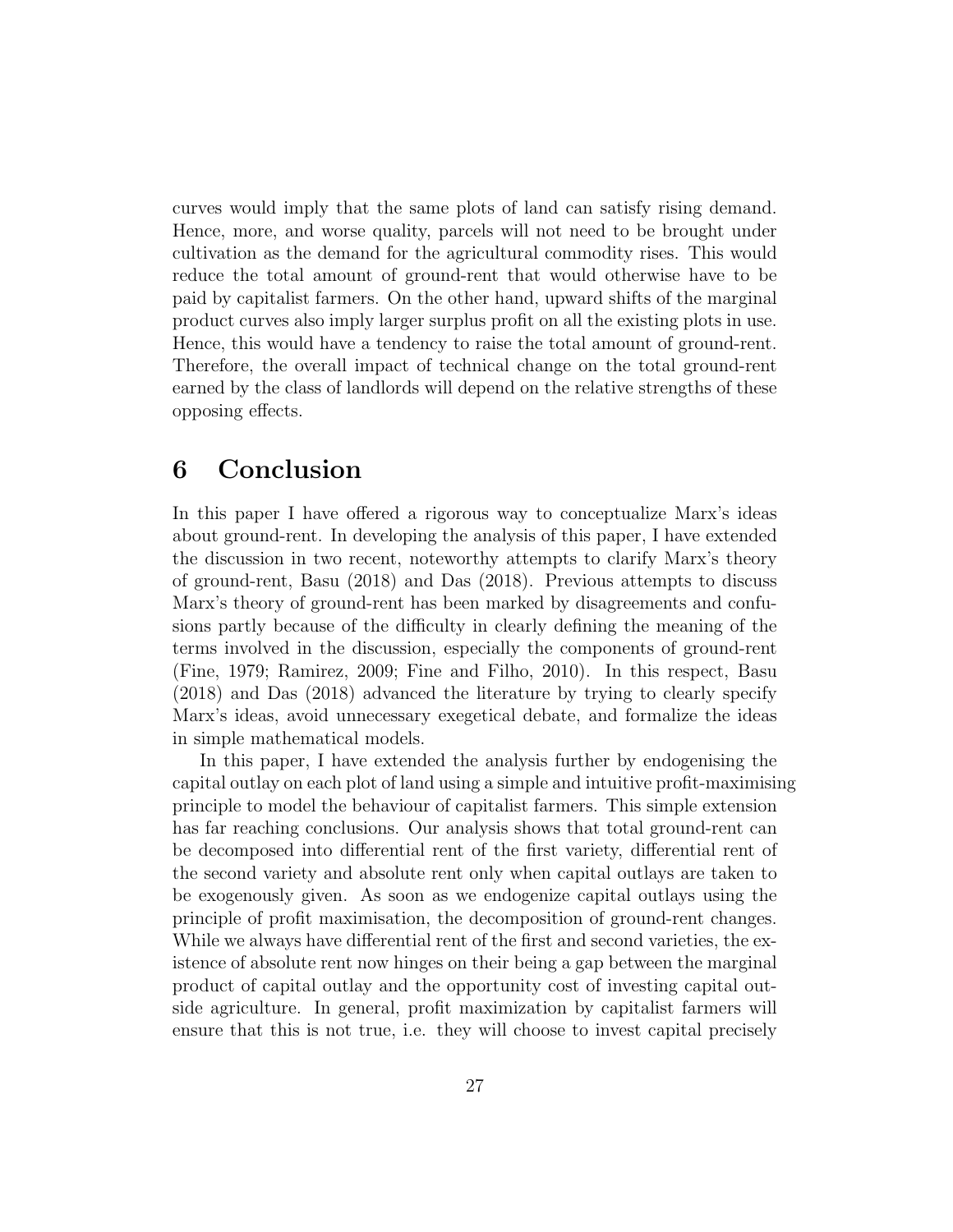in the magnitude that equates the marginal product of capital outlay and the opportunity cost of investing capital outside agriculture. Thus, absolute will be zero. I have argued in this paper that neither a relatively low organic composition of capital in agriculture nor the class power of landlords can, in general, ensure positive absolute rent.

## References

- M. Ball. Differential rent and the role of landed property. International Journal of Urban and Regional Research, 1:380–403, 1977.
- Deepankar Basu. Marx's analysis of ground-rent: Theory, examples and applications. Working Paper 2018-04, Department of Economics, University of Massachusetts Amherst, 2018.
- Debarshi Das. A model of the marxist rent theory. Working Paper 2018-10, Department of Economics, University of Massachusetts Amherst, 2018.
- Ben Fine. On Marx's Theory of Agricultural Rent. Economy and Society, 8 (3):241–278, 1979.
- Ben Fine. Marx's rent theory revisited? landed property, nature and value. Economy and Society, 48(3):450–461, 2019.
- Ben Fine and Alfredo Saad Filho. Marx's Capital. Pluto Press, fifth edition, 2010.
- A. Haila. The theory of land rent at the crossroads. Environment and Planning D: Society and Space, 8(3):275–296, 1990.
- Heinz D. Kurz. Rent theory in a multisectoral model. *Oxford Economic* Papers, 30(1):16–37, 1978.
- E. Mandel. Marxist Economic Theory. Merlin Press, London, UK, 1962.
- Karl Marx. Capital: A Critique of Political Economy, Volume III. Penguin, 1993. (First published in 1894).
- Luigi L. Pasinetti. Lectures on the Theory of Production. Columbia University Press, New York, NY, 1977.